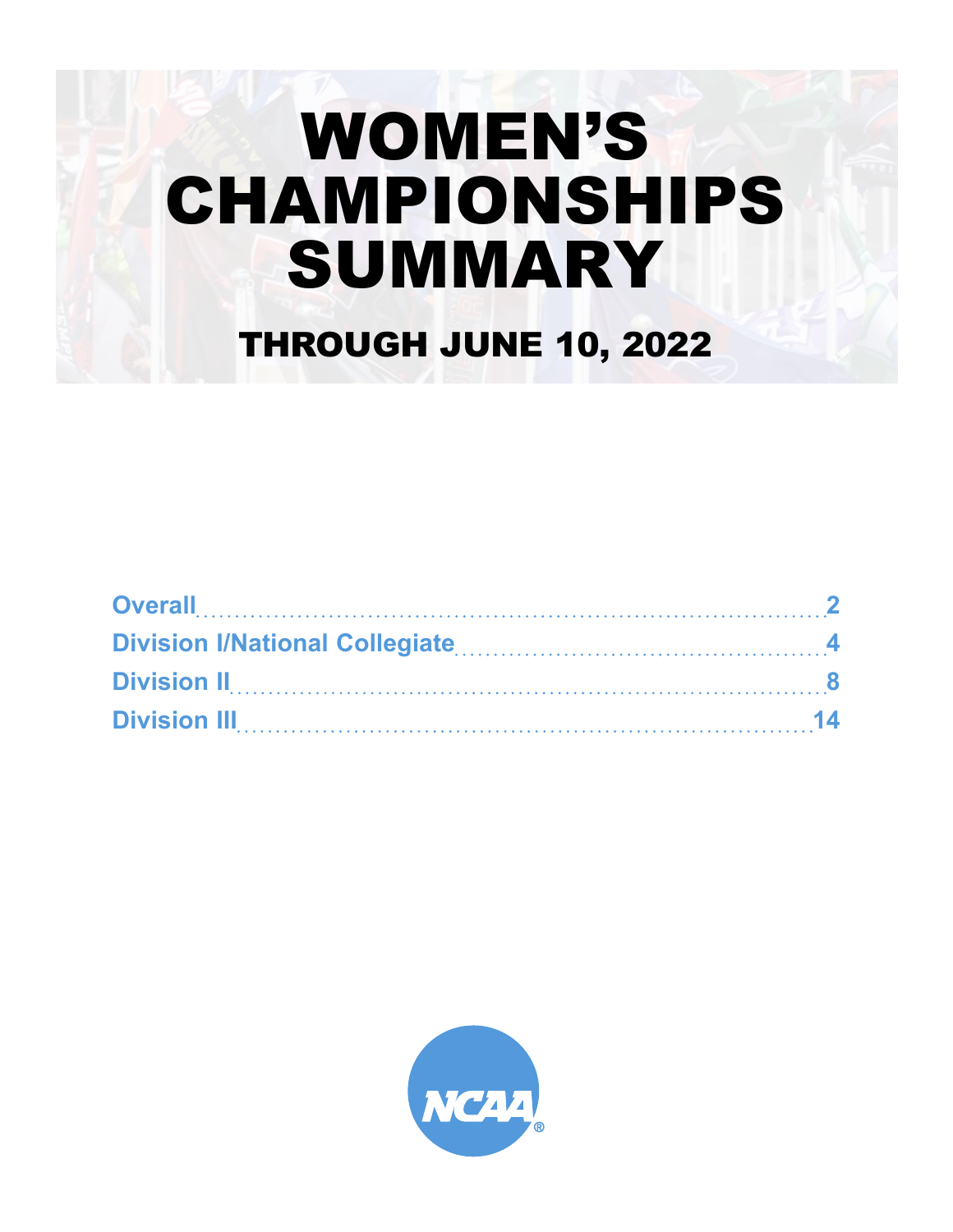## <span id="page-1-0"></span>MOST CHAMPIONSHIP TITLES

| <b>School (Division)</b>             | Total Team<br><b>Titles</b> |
|--------------------------------------|-----------------------------|
| Stanford (I)<br>1.                   | 62                          |
| 2. UCLA (I)<br>3. North Carolina (I) | &&43<br>34                  |
| 4. TCNJ (III)                        | <b>tt33</b>                 |
| 5. Williams (III)                    | 30                          |
| 6.<br>Kenyon (III)                   | 27                          |
| Texas (I)                            | 27                          |
| 8. Southern California (I)           | 26                          |
| 9. LSU (I)                           | @25                         |
| 10. Middlebury (III)                 | 24                          |
| 11. Adams St. (II)                   | 23<br>23                    |
| Emory (III)<br>Maryland (I)          | 23                          |
| Wis.-Oshkosh (III)                   | 23                          |
| 15. Abilene Christian (I)            | 22                          |
| 16. Georgia (I)                      | 21                          |
| 17. Florida (I)                      | 20                          |
| Grand Valley St. (II)                | 20                          |
| WashU (III)                          | 20                          |
| 20. Methodist (III)                  | †17                         |
| Barry (II)<br>21.                    | 16<br>16                    |
| Cal Poly (II)<br>UC San Diego (I)    | 16                          |
| UConn (I)                            | 16                          |
| 25. Chris. Newport (III)             | 14                          |
| Lincoln (MO) (II)                    | 14                          |
| Oregon (I)                           | 14                          |
| SUNY Cortland (III)                  | 14                          |
| 29.<br>Arizona St. (I)               | 13                          |
| Bloomsburg (II)                      | 13                          |
| Nebraska (I)                         | 13                          |

*> Includes championships won in multiple divisions.*

*&& 1995 softball championship vacated by NCAA Committee on Infractions.*

*†† 1992 lacrosse championship vacated by NCAA Committee on Infractions.*

*† Includes three combined Division II/Division III championships.*

*@ 2012 outdoor track and field championship vacated by NCAA Committee on Infractions.*

|                                           | Total Individual |
|-------------------------------------------|------------------|
| <b>School (Division)</b>                  | Titles           |
| Kenyon (III)<br>1.                        | 257              |
| 2. Stanford (I)                           | 238              |
| 3. Florida (I)                            | 172              |
| 4. Georgia (I)                            | 170              |
| 5. Texas (I)                              | 166<br>160       |
| 6. Williams (III)                         | 139              |
| 7. Drury (II)<br>8. Abilene Christian (I) | >131             |
| 9. LSU (I)                                | @124             |
| 10. UCLA (I)                              | 110              |
| 11. Wis.-Oshkosh (III)                    | >108             |
| 12. California (I)                        | 104              |
| 13. Lincoln (MO) (II)                     | 97               |
| 14. Arizona (I)                           | 94               |
| 15. Saint Augustine's (II)                | 93               |
| 16. Southern California (I)               | 91               |
| 17. Emory (III)                           | 84               |
| 18. Adams St. (II)                        | 80               |
| 19. UC San Diego (II)                     | >65              |
| 20. CSUN (I)                              | >63              |
| 21. Queens (NC) (II)                      | 59               |
| 22. Chris. Newport (III)                  | 57               |
| Grand Valley St. (II)                     | 57               |
| 24. Arizona St. (I)                       | 56               |
| 25. Clarion (II)                          | 55               |
| 26.<br>Alabama (I)                        | 54               |
| Auburn (I)                                | 54               |
| Oregon (I)                                | @@54             |
| Amherst (III)<br>29.                      | 52<br>52         |
| Denison (III)                             |                  |

*>Includes championships won in multiple divisions.*

*@ 2012 outdoor track and field championship vacated by NCAA Committee on Infractions.*

*@@ One 2018 women's indoor track and field championship championship vacated by NCAA Committee on Infractions.*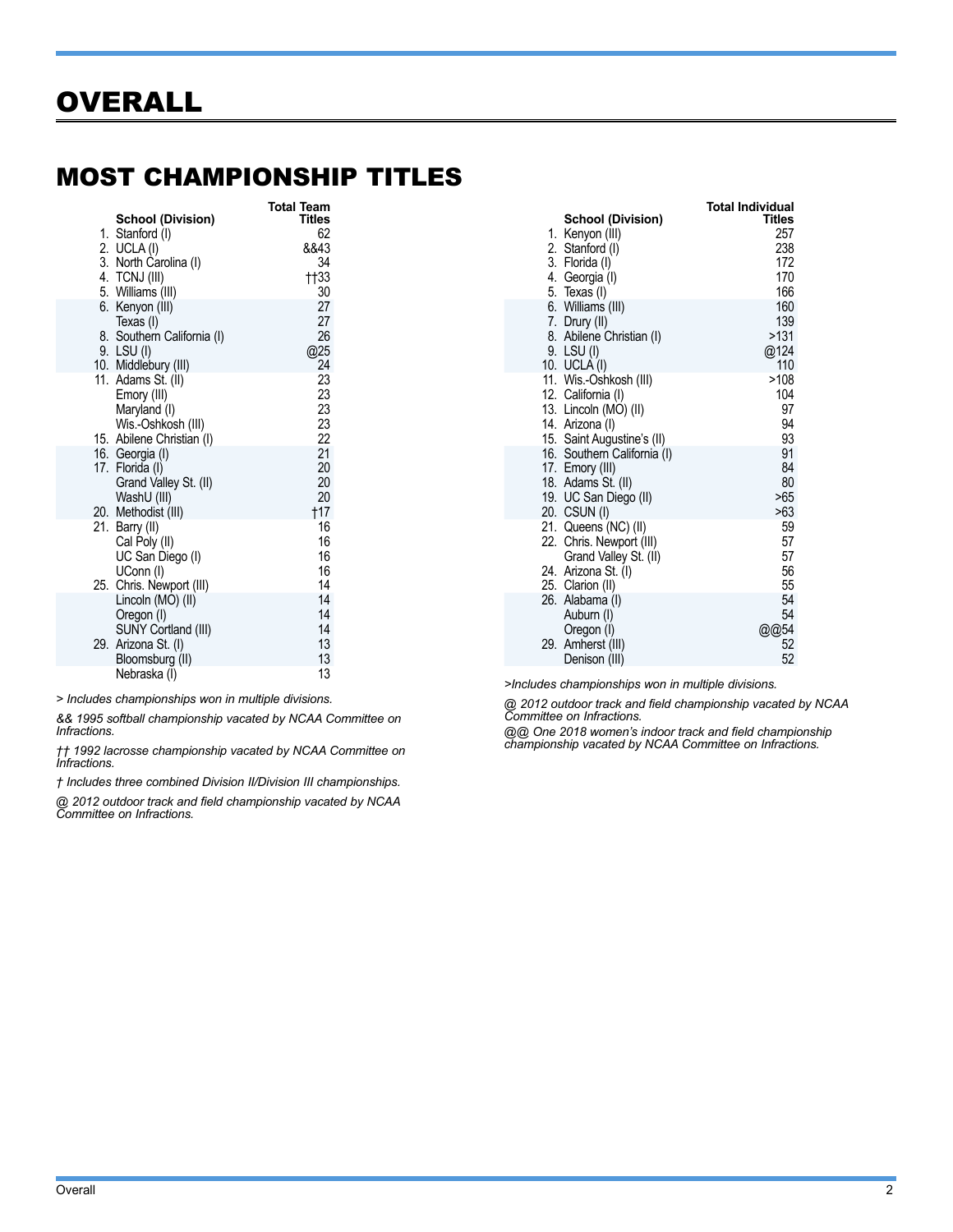### MOST TITLES IN ONE SPORT

| <b>School (Division), Sport</b>                    | <b>Total Team</b><br>Titles |
|----------------------------------------------------|-----------------------------|
| 1. Kenyon (III), Swimming and Diving               | 24                          |
| 2. North Carolina (I), Soccer                      | 21                          |
| 3. Stanford (I), Tennis                            | 20                          |
| 4. Adams St. (II), Cross Country                   | 17                          |
| Methodist (III), Golf                              | †17                         |
| 6. Bloomsburg (II), Field Hockey                   | >15                         |
| 7. LSU (I), Outdoor Track and Field                | @14                         |
| Maryland (I), Lacrosse                             | 14                          |
| 9. Abilene Christian (I), Indoor Track and Field   | 12                          |
| Emory (III), Swimming and Diving                   | 12                          |
| TCNJ (III), Lacrosse                               | <b>tt12</b>                 |
| UCLA (I), Softball                                 | #12                         |
| 13. LSU (I), Indoor Track and Field                | 11<br>11                    |
| Stanford (I), Swimming and Diving                  | 11                          |
| TCNJ (III), Field Hockey<br>UConn (I) Basketball   | 11                          |
| 17. Abilene Christian (I), Outdoor Track and Field | 10                          |
| Armstrong St. (II), Tennis                         | 10                          |
| Cal Poly (I), Cross Country                        | 10 <sup>1</sup>             |
| Drury (II), Swimming and Diving                    | 10 <sup>1</sup>             |
| Georgia (I), Gymnastics                            | 10                          |
| WashU (III), Volleyball                            | 10                          |
| Williams (III), Tennis                             | 10                          |
| 24. Adelphi (II), Lacrosse                         | 9                           |
| Concordia-St. Paul (II), Volleyball                | 9                           |
| Lincoln (MO), Outdoor Track and Field              | 9                           |
| North Carolina (I), Field Hockey                   | 9                           |
| Old Dominion (I), Field Hockey                     | 9                           |
| Stanford (I), Volleyball                           | 9                           |
| Utah (I), Gymnastics                               | 9                           |
| Villanova (I), Cross Country                       | 9                           |
| Williams (III), Rowing                             | 9                           |
| Wis.-Oshkosh (III), Indoor Track and Field         | 9                           |
| Wis.-Oshkosh (III), Outdoor Track and Field        | 9                           |

*>Includes championships won in multiple divisions.*

*#1995 softball championship vacated by NCAA Committee on Infractions.*

*@2012 outdoor track and field championship vacated by the NCAA Committee on Infractions.* 

*† Includes three combined Division II/Division III championships.*

*†† 1992 championship vacated by NCAA Committee on Infractions.*

|                                                    | <b>Total Individual</b> |
|----------------------------------------------------|-------------------------|
| <b>School (Division), Sport</b>                    | <b>Titles</b>           |
| 1. Kenyon (III), Swimming and Diving               | 254                     |
| 2. Stanford (I), Swimming and Diving               | 180                     |
| 3. Drury (II), Swimming and Diving                 | 139                     |
| 4. Williams (III), Swimming and Diving             | 118                     |
| 5. Florida (I), Swimming and Diving                | 91                      |
| 6. Georgia (I), Swimming and Diving                | 78                      |
| 7. Abilene Christian (I), Outdoor Track and Field  | $>75$                   |
| California (I), Swimming and Diving                | 75                      |
| 9. Texas (I), Swimming and Diving                  | 72                      |
| 10. Emory (III) Swimming and Diving                | 68                      |
| 11. Lincoln (MO) (II), Outdoor Track and Field     | 67                      |
| 12. LSU (I), Outdoor Track and Field               | @64                     |
| 13. Abilene Christian (I), Indoor Track and Field  | 55                      |
| Clarion (II), Swimming and Diving                  | 55                      |
| 15. Queens (NC), Swimming and Diving               | 54                      |
| Wis.-Oshkosh (III), Outdoor Track and Field        | 54                      |
| 17. UC San Diego (I), Swimming and Diving          | >53                     |
| 18. CSUN (I), Swimming and Diving                  | 51                      |
| Denison (III), Swimming and Diving                 | 51                      |
| 20. Oakland (I), Swimming and Diving               | 50                      |
| Saint Augustine's (II), Outdoor Track and Field    | 50                      |
| 22. Arizona (I), Swimming and Diving               | 49                      |
| Texas (I), Outdoor Track and Field                 | 49                      |
| 24. Southern California (I), Swimming and Diving   | 46                      |
| 25. Truman St. (II), Swimming and Diving           | 44                      |
| 26. Saint Augustine's (II), Indoor Track and Field | 43                      |
| Wis.-Oshkosh (III), Indoor Track and Field         | 43                      |
| 28. Georgia (I), Gymnastics                        | 42                      |
| UCLA (I), Outdoor Track and Field                  | 42                      |
| 30. UCLA (I), Gymnastics                           | 41                      |

*>Includes championships won in multiple divisions.*

*@One 2012 outdoor track and field individual championship vacated by the NCAA Committee on Infractions.*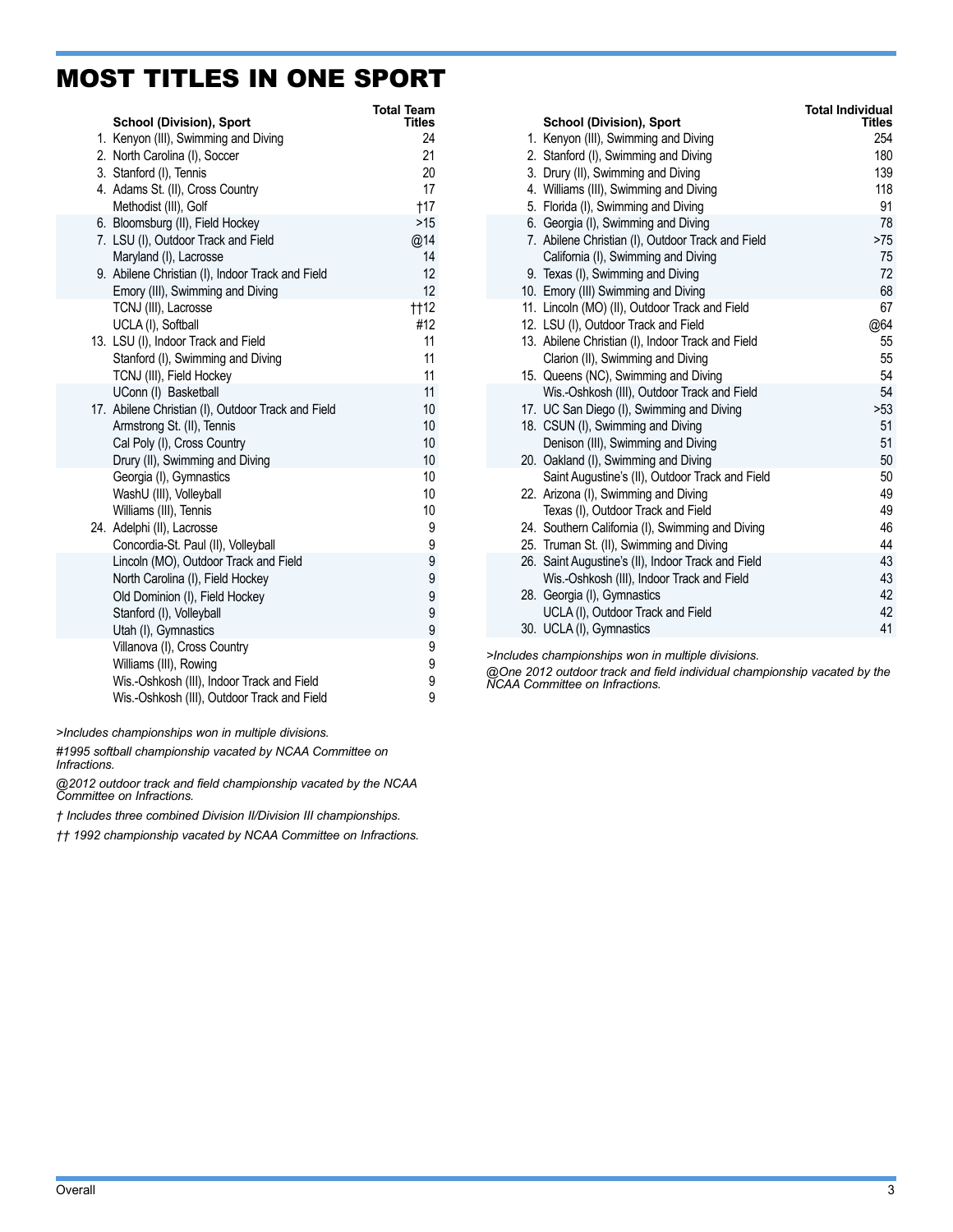# <span id="page-3-0"></span>DIVISION I/NATIONAL COLLEGIATE

### MOST CHAMPIONSHIP TITLES

| <b>School</b>          | <b>Total Team Titles</b> |
|------------------------|--------------------------|
| 1. Stanford            | 62                       |
| 2. UCLA                | &&43                     |
| 3. North Carolina      | 34                       |
| 4. Texas               | 27                       |
| 5. Southern California | 26                       |
| 6. LSU                 | @25                      |
| 7. Maryland            | 23                       |
| 8. Georgia             | 21                       |
| 9. Florida             | 20                       |
| 10. UConn              | 16                       |
| 11. Oregon             | 14                       |
| 12. Arizona St.        | 13                       |
| Nebraska               | 13                       |
| 14. Arizona            | 12                       |
| 15. Oklahoma           | 11                       |
| Penn St.               | 11                       |

*&& 1995 softball championship vacated by NCAA Committee on Infractions.*

*@ 2012 outdoor track and field championship vacated by the NCAA Committee on Infractions.* 

| School                 | <b>Total Individual Titles</b> |
|------------------------|--------------------------------|
| 1. Stanford            | 238                            |
| 2. Florida             | 172                            |
| 3. Georgia             | 170                            |
| 4. Texas               | 166                            |
| 5. LSU                 | @124                           |
| 6. UCLA                | 110                            |
| 7. California          | 104                            |
| 8. Arizona             | 94                             |
| 9. Southern California | 91                             |
| 10. Arizona St.        | 56                             |
| 11. Alabama            | 54                             |
| Auburn                 | 54                             |
| Oregon                 |                                |
| 14. Texas A&M          | 48                             |
| 15. Villanova          | 47                             |

*@ One 2012 outdoor track and field individual championship vacated by the NCAA Committee on Infractions.*

*@@ One 2018 women's indoor track and field championship championship vacated by NCAA Committee on Infractions.* 

### MOST TITLES IN ONE SPORT

| <b>School</b>         |                                  | Total Team<br><b>Titles</b> |
|-----------------------|----------------------------------|-----------------------------|
|                       | 1. North Carolina, Soccer        | 21                          |
| 2. Stanford, Tennis   |                                  | 20                          |
|                       | 3. LSU, Outdoor Track and Field  | @14                         |
|                       | Maryland, Lacrosse               | 14                          |
| 5. UCLA, Softball     |                                  | &&12                        |
|                       | 6. LSU, Indoor Track and Field   | 11                          |
|                       | Stanford, Swimming and Diving    | 11                          |
|                       | . UConn, Basketball              | 11                          |
|                       | 9. Georgia, Gymnastics           | 10                          |
|                       | 10. North Carolina, Field Hockey | 9                           |
|                       | 11. Old Dominion, Field Hockey   | 9                           |
|                       | Stanford, Volleyball             | 9                           |
|                       | Utah, Gymnastics                 | 9                           |
|                       | Villanova, Cross Country         | 9                           |
| 15. Arizona, Softball |                                  | 8                           |
|                       | Arizona St., Golf                | 8                           |
|                       | Maryland, Field Hockey           | 8                           |
|                       | Stanford, Water Polo             | 8                           |
|                       | Tennessee, Basketball            | 8                           |

*&& 1995 championship vacated by NCAA Committee on Infractions. @ 2012 outdoor track and field championship vacated by the NCAA Committee on Infractions.* 

|                                             | <b>Total Individual</b> |
|---------------------------------------------|-------------------------|
| <b>School</b>                               | Titles                  |
| 1. Stanford, Swimming and Diving            | 180                     |
| 2. Florida, Swimming and Diving             | 91                      |
| 3. Georgia, Swimming and Diving             | 78                      |
| 4. California, Swimming and Diving          | 75                      |
| 5. Texas, Swimming and Diving               | 72                      |
| 6. LSU, Outdoor Track and Field             | @64                     |
| 7. Arizona, Swimming and Diving             | 49                      |
| Texas, Outdoor Track and Field              | 49                      |
| 9. Southern California, Swimming and Diving | 46                      |
| 10. Georgia, Gymnastics                     | 42                      |
| UCLA, Outdoor Track and Field               | 42                      |
| 12. UCLA, Gymnastics                        | 41                      |
| 13. LSU, Indoor Track and Field             | 40                      |
| Texas, Indoor Track and Field               | 40                      |
| 15. Auburn, Swimming and Diving             | 32                      |
| Oregon, Outdoor Track and Field             | 32                      |

*@ One 2012 outdoor track and field individual championship vacated by the NCAA Committee on Infractions.*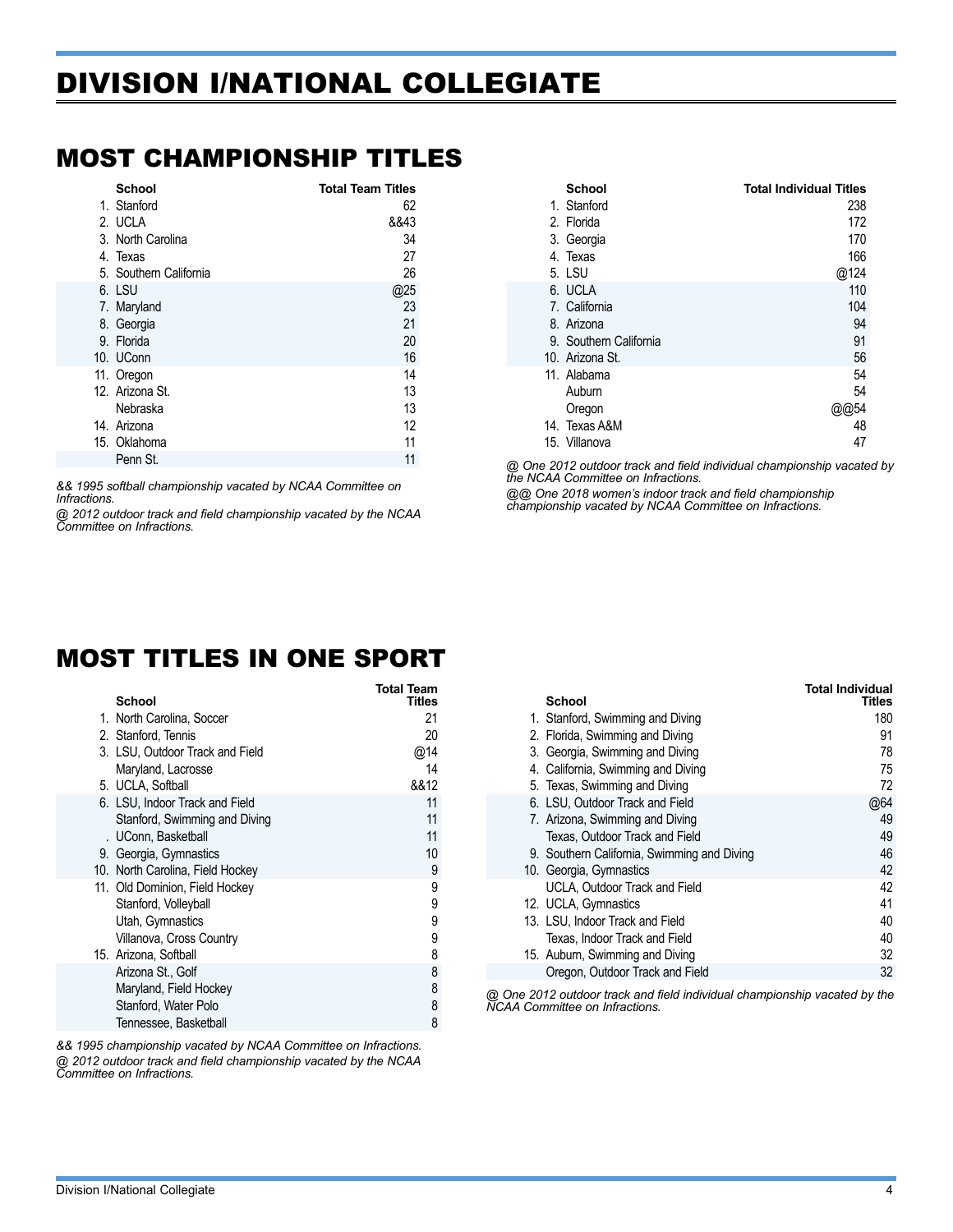# TOTAL TEAM CHAMPIONSHIPS

 $=$ 

*(Note: Women's fencing was contested from 1982 through 1989; a coed championship has been held since 1990. Coed championships [fencing, rifle, skiing] are recorded in the mixed section.)*

*+Division II school.*

*+++ Division III school.*

|                                | Basketball     | Beach Volleyball | Bowling        | Cross Country  | Fencing | Field Hockey | Golf                    | Gymnastics       | Ice Hockey | Indoor Track    | Lacrosse       | Outdoor Track | Rowing | Soccer | Softball       | Swimming                | <b>Tennis</b>  | Volleyball     | Water Polo | <b>Totals</b>           |
|--------------------------------|----------------|------------------|----------------|----------------|---------|--------------|-------------------------|------------------|------------|-----------------|----------------|---------------|--------|--------|----------------|-------------------------|----------------|----------------|------------|-------------------------|
| <b>School</b>                  |                |                  |                |                |         |              |                         |                  |            |                 |                |               |        |        |                |                         |                |                |            |                         |
| Alabama                        |                |                  |                |                |         |              | 1                       | $\boldsymbol{6}$ |            |                 |                |               |        |        | 1              |                         |                |                |            | 8                       |
| Arizona                        |                |                  |                |                |         |              | 3                       |                  |            |                 |                |               |        |        | 8<br>2         | 1                       |                |                |            | 12<br>13                |
| Arizona St.<br>Arkansas        |                |                  |                |                |         |              |                         |                  |            | $\sqrt{2}$<br>3 |                | 2             |        |        |                |                         |                |                |            | 6                       |
| Auburn                         |                |                  |                |                |         |              |                         |                  |            |                 |                |               |        |        |                | 5                       |                |                |            | 6                       |
| Baylor                         | 3              |                  |                |                |         |              |                         |                  |            |                 |                |               |        |        |                |                         |                |                |            | 3                       |
| <b>Boston College</b>          |                |                  |                |                |         |              |                         |                  |            |                 |                |               |        |        |                |                         |                |                |            | 1                       |
| Brown                          |                |                  |                |                |         |              |                         |                  |            |                 |                |               |        |        |                |                         |                |                |            | 7                       |
| <b>BYU</b>                     |                |                  |                | 5              |         |              |                         |                  |            |                 |                |               |        |        |                |                         |                |                |            | 5                       |
| Cal St. Fullerton              |                |                  |                |                |         |              |                         |                  |            |                 |                |               |        |        |                |                         |                |                |            |                         |
| California                     |                |                  |                |                |         |              |                         |                  |            |                 |                |               | 4      |        |                | 4                       |                |                |            | 9                       |
| Clarkson +++                   |                |                  |                |                |         |              |                         |                  |            |                 |                |               |        |        |                |                         |                |                |            | 3                       |
| Colorado                       |                |                  |                | 3              |         |              |                         |                  |            |                 |                |               |        |        |                |                         |                |                |            | 3                       |
| Delaware                       |                |                  |                |                |         |              |                         |                  |            |                 |                |               |        |        |                |                         |                |                |            | 2                       |
| Duke                           |                |                  | $\overline{c}$ |                |         |              |                         |                  |            |                 |                |               |        |        |                |                         |                |                |            | 8                       |
| Fairleigh Dickinson<br>Florida |                |                  |                |                |         |              | $\overline{\mathbf{c}}$ | 3                |            | $\overline{c}$  |                |               |        | 1      | $\sqrt{2}$     | $\overline{\mathbf{c}}$ | 7              |                |            | $\overline{c}$<br>20    |
| Florida St.                    |                |                  |                |                |         |              |                         |                  |            | 1               |                |               |        | 3      | 1              |                         |                |                |            | 6                       |
| Fresno St.                     |                |                  |                |                |         |              |                         |                  |            |                 |                |               |        |        |                |                         |                |                |            | 1                       |
| George Mason                   |                |                  |                |                |         |              |                         |                  |            |                 |                |               |        |        |                |                         |                |                |            |                         |
| Georgetown                     |                |                  |                |                |         |              |                         |                  |            |                 |                |               |        |        |                |                         |                |                |            | 1                       |
| Georgia                        |                |                  |                |                |         |              |                         | 10               |            |                 |                |               |        |        |                | $\overline{7}$          | $\overline{c}$ |                |            | 21                      |
| Georgia Tech                   |                |                  |                |                |         |              |                         |                  |            |                 |                |               |        |        |                |                         |                |                |            | 1                       |
| Harvard                        |                |                  |                |                |         |              |                         |                  |            |                 | 1              |               |        |        |                |                         |                |                |            | $\overline{c}$          |
| Hawaii                         |                |                  |                |                |         |              |                         |                  |            |                 |                |               |        |        |                |                         |                | 3              |            | 3                       |
| lowa                           |                |                  |                |                |         |              |                         |                  |            |                 |                |               |        |        |                |                         |                |                |            |                         |
| James Madison                  |                |                  |                |                |         |              |                         |                  |            |                 |                |               |        |        |                |                         |                |                |            | $\overline{c}$          |
| Kansas                         |                |                  |                |                |         |              |                         |                  |            |                 |                |               |        |        |                |                         |                |                |            |                         |
| Kentucky<br>Long Beach St.     |                |                  |                |                |         |              |                         |                  |            |                 |                |               |        |        |                |                         |                | 3              |            | $\overline{2}$<br>3     |
| Louisiana Tech                 | 2              |                  |                |                |         |              |                         |                  |            |                 |                |               |        |        |                |                         |                |                |            | $\overline{2}$          |
| LSU                            |                |                  |                |                |         |              |                         |                  |            | 11              |                | @14           |        |        |                |                         |                |                |            | @25                     |
| Maryland                       |                |                  |                |                |         | 8            |                         |                  |            |                 | 14             |               |        |        |                |                         |                |                |            | 23                      |
| Massachusetts                  |                |                  |                |                |         |              |                         |                  |            |                 |                |               |        |        |                |                         |                |                |            | 1                       |
| McKendree ++                   |                |                  | $\overline{c}$ |                |         |              |                         |                  |            |                 |                |               |        |        |                |                         |                |                |            | $\overline{2}$          |
| Miami (FL)                     |                |                  |                |                |         |              |                         |                  |            |                 |                |               |        |        |                |                         |                |                |            |                         |
| Michigan                       |                |                  |                |                |         |              |                         |                  |            |                 |                |               |        |        |                |                         |                |                |            | 3                       |
| Michigan St.                   |                |                  |                |                |         |              |                         |                  |            |                 |                |               |        |        |                |                         |                |                |            | 1                       |
| Minn. Duluth ++                |                |                  |                |                |         |              |                         |                  | 5          |                 |                |               |        |        |                |                         |                |                |            | 5                       |
| Minnesota                      |                |                  |                |                |         |              |                         |                  | 6          |                 |                |               |        |        |                |                         |                |                |            | 6                       |
| <b>NC State</b><br>Nebraska    |                |                  | 6              |                |         |              |                         |                  |            | $\sqrt{2}$      |                |               |        |        |                |                         |                | 5              |            | 1<br>13                 |
| New Hampshire                  |                |                  |                |                |         |              |                         |                  |            |                 |                |               |        |        |                |                         |                |                |            | 1                       |
| New Mexico                     |                |                  |                | $\overline{2}$ |         |              |                         |                  |            |                 |                |               |        |        |                |                         |                |                |            | $\overline{c}$          |
| North Carolina                 | 1              |                  |                |                |         | 9            |                         |                  |            |                 | 3              |               |        | 21     |                |                         |                |                |            | 34                      |
| Northwestern                   |                |                  |                |                |         |              |                         |                  |            |                 |                |               |        |        |                |                         |                |                |            | 8                       |
| Notre Dame                     | $\overline{2}$ |                  |                |                |         |              |                         |                  |            |                 |                |               |        | 3      |                |                         |                |                |            | 6                       |
| Ohio St.                       |                |                  |                |                |         |              |                         |                  |            |                 |                |               | 3      |        |                |                         |                |                |            | 4                       |
| Oklahoma                       |                |                  |                |                |         |              |                         | 5                |            |                 |                |               |        |        | $6\phantom{a}$ |                         |                |                |            | 11                      |
| Old Dominion                   |                |                  |                |                |         | 9            |                         |                  |            |                 |                |               |        |        |                |                         |                |                |            | 10                      |
| Ole Miss                       |                |                  |                |                |         |              |                         |                  |            |                 |                |               |        |        |                |                         |                |                |            | 1                       |
| Oregon                         |                |                  |                | 4              |         |              |                         |                  |            | $\overline{7}$  |                | 3             |        |        |                |                         |                |                |            | 14                      |
| Pacific                        |                |                  |                |                |         |              |                         |                  |            |                 |                |               |        |        |                |                         |                | 2              |            | $\overline{\mathbf{c}}$ |
| Penn                           |                |                  |                |                |         |              |                         |                  |            |                 |                |               |        |        |                |                         |                |                |            | 1                       |
| Penn St.                       |                |                  |                |                | 1       |              |                         |                  |            |                 | $\overline{2}$ |               |        |        |                |                         |                | $\overline{7}$ |            | 11                      |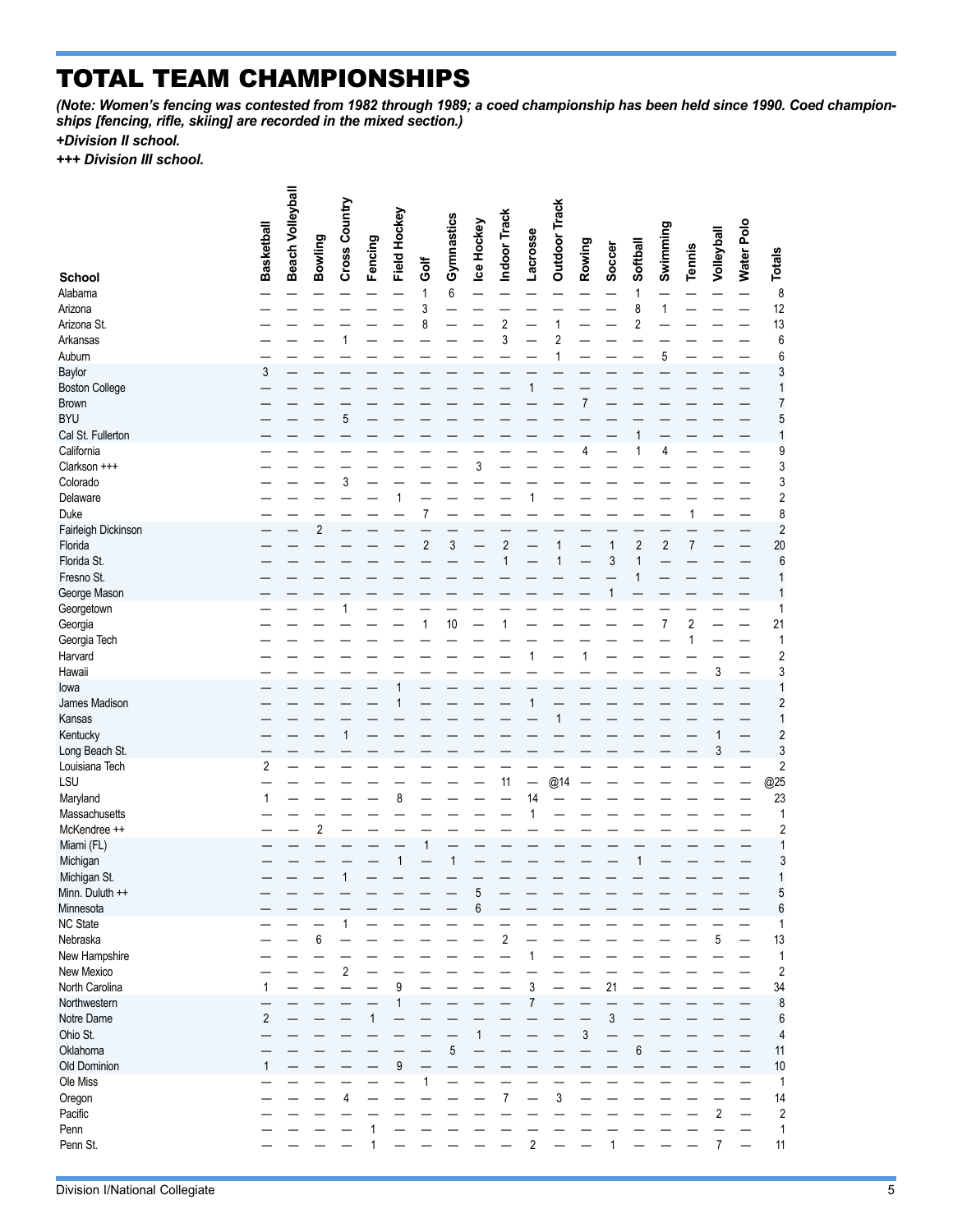| <b>School</b>       | <b>Basketball</b> | Beach Volleybal | Bowling        | Cross Country | Fencing        | Field Hockey | Golf | Gymnastics | Ice Hockey | Indoor Track | Lacrosse       | <b>Outdoor Track</b> | Rowing         | Soccer         | Softball       | Swimming       | <b>Tennis</b>  | Volleyball     | Water Polo | Totals         |
|---------------------|-------------------|-----------------|----------------|---------------|----------------|--------------|------|------------|------------|--------------|----------------|----------------------|----------------|----------------|----------------|----------------|----------------|----------------|------------|----------------|
| Portland            |                   |                 |                |               |                |              |      |            |            |              |                |                      |                | $\overline{2}$ |                |                |                |                |            | $\overline{c}$ |
| Princeton           |                   |                 |                |               |                |              |      |            |            |              | $\mathfrak{z}$ |                      |                |                |                |                |                |                |            | 4              |
| Providence          |                   |                 |                | 2             |                |              |      |            |            |              |                |                      |                |                |                |                |                |                |            | $\overline{c}$ |
| Purdue              |                   |                 |                |               |                |              |      |            |            |              |                |                      |                |                |                |                |                |                |            | $\overline{c}$ |
| Sam Houston         |                   |                 |                |               |                |              |      |            |            |              |                |                      |                |                |                |                |                |                |            | $\mathbf{1}$   |
| San Jose St.        |                   |                 |                |               |                |              | 3    |            |            |              |                |                      |                |                |                |                |                |                |            | 3              |
| Santa Clara         |                   |                 |                |               |                |              |      |            |            |              |                |                      |                | 2              |                |                |                |                |            | $\overline{c}$ |
| <b>SFA</b>          |                   |                 | $\overline{2}$ |               |                |              |      |            |            |              |                |                      |                |                |                |                |                |                |            | $\overline{c}$ |
| South Carolina      | 2                 |                 |                |               |                |              |      |            |            |              |                |                      |                |                |                |                |                |                |            | 3              |
| Southern California | $\overline{2}$    | 4               |                |               |                |              | 3    |            |            |              |                |                      |                | $\overline{2}$ |                | 1              | $\overline{c}$ | 3              | 6          | 26             |
| Stanford            | 3                 |                 |                | 5             |                |              | 2    |            |            |              |                |                      |                | 3              |                | 11             | 20             | 9              | 8          | 62             |
| Syracuse            |                   |                 |                |               |                |              |      |            |            |              |                |                      |                |                |                |                |                |                |            | 1              |
| <b>TCU</b>          |                   |                 |                |               |                |              |      |            |            |              |                |                      |                |                |                |                |                |                |            | 1              |
| Temple              |                   |                 |                |               |                |              |      |            |            |              | $\overline{2}$ |                      |                |                |                |                |                |                |            | $\overline{c}$ |
| Tennessee           | 8                 |                 |                |               |                |              |      |            |            | 2            |                |                      |                |                |                |                |                |                |            | 10             |
| Texas               |                   |                 |                |               |                |              |      |            |            | 6            |                | Δ                    | $\overline{2}$ |                |                | 7              | Δ              | $\overline{2}$ |            | 27             |
| Texas A&M           |                   |                 |                |               |                |              |      |            |            |              |                |                      |                |                | $\overline{c}$ |                |                |                |            | $\overline{7}$ |
| <b>Texas Tech</b>   |                   |                 |                |               |                |              |      |            |            |              |                |                      |                |                |                |                |                |                |            | 1              |
| Tulsa               |                   |                 |                |               |                |              | ##   |            |            |              |                |                      |                |                |                |                |                |                |            | ##1            |
| <b>UCLA</b>         |                   | 2               |                |               |                |              | 3    | 7          |            | 2            |                | 3                    |                | 1              | &&12           |                | 2              | 4              | 7          | &&43           |
| <b>UConn</b>        | 11                |                 |                |               |                |              |      |            |            |              |                |                      |                |                |                |                |                |                |            | 16             |
| <b>UMES</b>         |                   |                 | 3              |               |                |              |      |            |            |              |                |                      |                |                |                |                |                |                |            | 3              |
| Utah                |                   |                 |                |               |                |              |      | 9          |            |              |                |                      |                |                |                |                |                |                |            | 9              |
| Vanderbilt          |                   |                 | $\overline{2}$ |               |                |              |      |            |            |              |                |                      |                |                |                |                |                |                |            | 3              |
| Villanova           |                   |                 |                | 9             |                |              |      |            |            |              |                |                      |                |                |                |                |                |                |            | 9              |
| Virginia            |                   |                 |                | 2             |                |              |      |            |            |              | 3              |                      | $\overline{2}$ |                |                | $\overline{2}$ |                |                |            | 9              |
| <b>Wake Forest</b>  |                   |                 |                |               |                | 3            |      |            |            |              |                |                      |                |                |                |                |                |                |            | 3              |
| Washington          |                   |                 |                |               |                |              |      |            |            |              |                |                      | 5              |                |                |                |                |                |            | 9              |
| Wayne St. (MI) ++   |                   |                 |                |               | 3              |              |      |            |            |              |                |                      |                |                |                |                |                |                |            | 3              |
| Wisconsin           |                   |                 |                | 2             |                |              |      |            |            |              |                |                      |                |                |                |                |                |                |            | 9              |
| Yale                |                   |                 |                |               | $\overline{2}$ |              |      |            |            |              |                |                      |                |                |                |                |                |                |            | $\overline{c}$ |

*&& 1995 championship vacated by NCAA Committee on Infractions.*

*## 1988 championship vacated by NCAA Committee on Infractions.*

*@ 2012 championship vacated by NCAA Committee on Infractions.*

# TOTAL INDIVIDUAL CHAMPIONSHIPS

*(Notes: Each school is credited with one championship for each competitor involved in a tie. In tennis, two championships are awarded each year: one to the school whose competitor wins the singles championship and one to the school whose team wins the doubles championship. In swimming and track, relay victories count as one championship. Women's fencing was contested from 1982 through 1989; a coed championship has been held since 1990. Coed championships [fencing, rifle, skiing] are recorded in the mixed section.)*

*\*\* School is reclassifying to Division I.* 

*++ Division II school.*

*+++ Division III school*

| School            | <b>SSS</b><br>ō | ဥာ<br>Fenci | ទី         | astics<br>ී | ပ<br>ndoo | o<br>ğ | wing<br>ō<br>œ | ರಾ<br>ທ | Tennis | Total | School                | ross<br>ō | ల్లా<br>َت<br>ج<br>س | ទី | <b>nastics</b><br>ගි | š<br>ℼ<br>E.<br>Indool | ॿ<br>o | ဥ | ರಾ | <u>ein</u><br>ω | Total |
|-------------------|-----------------|-------------|------------|-------------|-----------|--------|----------------|---------|--------|-------|-----------------------|-----------|----------------------|----|----------------------|------------------------|--------|---|----|-----------------|-------|
| Abilene Christian |                 |             |            |             |           |        |                |         |        |       | Arkansas              |           |                      |    |                      | 19                     | 11     |   |    |                 | 36    |
| Air Force         |                 |             |            |             |           |        |                |         |        | 2     | Arkansas St.          |           |                      |    |                      |                        |        |   |    |                 |       |
| Akron             |                 |             |            |             |           |        |                |         |        | 3     | Auburn                |           |                      |    |                      | 11                     |        |   | 32 |                 | 54    |
| Alabama           |                 |             |            | 28          | 8         |        |                |         | າ      | 54    | Ball St.              |           |                      |    |                      |                        |        |   |    |                 |       |
| App State         |                 |             |            |             |           |        |                |         |        | ŋ     | Baylor                |           |                      |    |                      |                        |        |   |    |                 |       |
| Arizona           | ∩               |             |            |             | 15        | 21     |                | 49      |        | 94    | Boise St.             |           |                      |    |                      |                        |        |   |    |                 |       |
| Arizona St.       |                 |             | $\sqrt{2}$ | 10          | 13        | 24     |                |         |        | 56    | <b>Boston College</b> |           |                      |    |                      |                        |        |   |    |                 |       |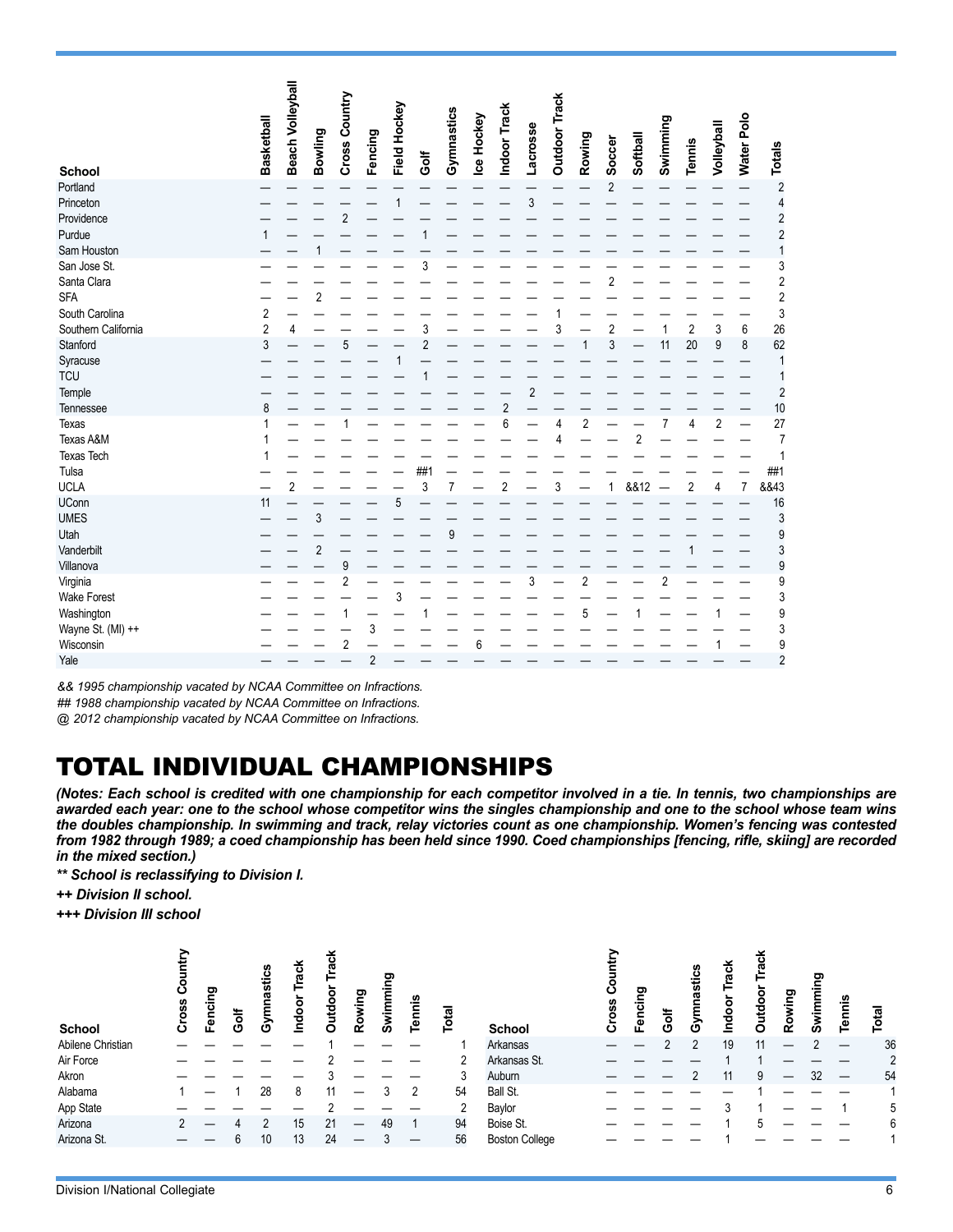|                            | Cross Country | Fencing | Golf | Gymnastics | Indoor Track            | <b>Outdoor Track</b>    | Rowing         | Swimming       | <b>Tennis</b>            | <b>Total</b>        |                             | Cross Country           | Fencing        | Golf           | Gymnastics     | Indoor Track   | <b>Outdoor Track</b> | Rowing         | Swimming       | <b>Tennis</b>     | Total                    |
|----------------------------|---------------|---------|------|------------|-------------------------|-------------------------|----------------|----------------|--------------------------|---------------------|-----------------------------|-------------------------|----------------|----------------|----------------|----------------|----------------------|----------------|----------------|-------------------|--------------------------|
| <b>School</b><br>Boston U. |               |         |      |            |                         |                         |                |                |                          |                     | <b>School</b>               |                         |                |                |                | $\overline{2}$ | $\overline{4}$       |                |                |                   |                          |
| <b>Bowling Green</b>       |               |         |      |            | 1                       |                         |                |                |                          | 1<br>1              | Mississippi St.<br>Missouri | 1                       |                |                |                | 6              | 3                    |                |                | 1                 | $\overline{7}$<br>10     |
| Brown                      |               |         |      |            |                         |                         | 13             |                |                          | 13                  | Montana St.                 |                         |                |                |                | $\overline{c}$ |                      |                |                |                   | $\overline{c}$           |
| <b>Butler</b>              |               |         |      |            |                         | 1                       |                |                |                          | $\mathbf{1}$        | Morgan St.                  |                         |                |                |                |                |                      |                |                |                   | $\overline{1}$           |
| <b>BYU</b>                 | 1             |         |      |            | 9                       | 16                      |                | 3              |                          | 29                  | N.C. A&T                    |                         |                |                |                | 1              | $\overline{2}$       |                |                |                   | 3                        |
| Cal Poly                   |               |         |      |            |                         | 4                       |                |                |                          | $\overline{4}$      | <b>NC State</b>             | 3                       |                |                |                |                | 6                    |                |                | $\mathbf{1}$      | 17                       |
| Cal St. Fullerton          |               |         |      |            |                         |                         |                |                |                          | 1                   | Nebraska                    |                         |                |                | 6              | 13             | 22                   |                |                |                   | 42                       |
| Cal State LA++             |               |         |      |            |                         | 3                       |                |                |                          | 3                   | Nevada                      |                         |                |                |                |                |                      |                | 5              |                   | 5                        |
| California                 |               |         |      | 1          | 3                       | 10                      | 7              | 75             | $\overline{7}$           | 104                 | New Hampshire               |                         |                |                |                | 1              |                      |                |                |                   | $\mathbf{1}$             |
| Cincinnati                 |               |         |      |            |                         |                         |                | 1              |                          | $\overline{c}$      | New Mexico                  | $\overline{\mathbf{c}}$ |                |                |                |                | 2                    |                |                |                   | 5                        |
| Clemson                    |               |         |      |            |                         | 5                       | 1              | $\overline{4}$ |                          | 17                  | North Carolina              | $\overline{c}$          |                |                | $\overline{2}$ | 10             | 6                    |                | 11             | 3                 | 34                       |
| Coastal Carolina           |               |         |      |            |                         |                         |                |                |                          | $\mathbf{1}$        | Northern Ariz.              | $\overline{2}$          |                |                |                | 4              | $\overline{2}$       |                |                |                   | 8                        |
| Colorado                   | 2             |         |      |            | 9                       | 10                      |                |                |                          | 21                  | Northwestern                |                         |                |                |                |                |                      |                | $\overline{2}$ | 2                 | $\overline{\mathcal{L}}$ |
| Colorado St.               |               |         |      |            |                         | $\mathbf{1}$            |                |                |                          | $\overline{2}$      | Northwestern St.            |                         |                |                |                |                |                      |                |                |                   | $\overline{c}$           |
| Columbia                   |               | 2       |      |            |                         |                         |                |                |                          | 6                   | Notre Dame                  | 1                       | $\overline{2}$ |                |                | 2              |                      |                | 1              |                   | $\overline{7}$           |
| <b>CSUN</b>                |               |         |      |            |                         | 1                       |                |                |                          | 1                   | Ohio St.                    |                         |                |                |                | 6              | 4                    | 4              | 5              | $\mathbf{1}$      | 20                       |
| Dartmouth                  | 1             |         |      |            | 4                       | $\overline{2}$          |                |                |                          | $\overline{7}$      | Oklahoma                    |                         |                |                | 11             | 3              |                      |                |                |                   | 22                       |
| Denver                     |               |         |      | 2          |                         |                         |                |                |                          | $\overline{c}$      | Oklahoma St.                |                         |                |                |                | 5              | 3                    |                |                |                   | 9                        |
| Duke                       |               |         | 4    |            | 2                       | 1                       |                | 1              | $\sqrt{2}$               | 10                  | Ole Miss                    |                         |                |                |                | 3              | 4                    |                |                | 1                 | 8                        |
| Eastern Mich.              |               |         |      |            |                         | 2                       |                |                |                          | 3                   | Oregon                      |                         |                |                |                | @@22           | 32                   |                |                |                   | @@54                     |
| <b>ETSU</b>                |               |         |      |            |                         |                         |                |                |                          | 1                   | Oregon St.                  |                         |                |                | 6              |                |                      |                |                |                   | $\overline{7}$           |
| Fairleigh Dickinson        |               |         |      |            | $\overline{2}$          |                         |                |                |                          | $\overline{2}$      | Penn                        |                         |                |                |                |                |                      |                |                |                   | $\overline{c}$           |
| <b>FIU</b>                 |               |         |      |            |                         | $\mathbf{1}$            |                |                |                          | 1                   | Penn St.                    |                         |                |                |                | 1              | 4                    |                |                |                   | 8                        |
| Florida                    |               |         |      | 23         | 24                      | 24                      |                | 91             | 9                        | 172                 | Pittsburgh                  |                         |                |                | 1              | 7              | 3                    |                |                |                   | 11                       |
| Florida St.                |               |         |      |            | 9                       | 20                      |                |                |                          | 29                  | Princeton                   |                         |                |                |                |                |                      | Δ              |                |                   | 5                        |
| Fresno St.                 |               |         |      |            | $\overline{2}$          |                         |                |                |                          | $\overline{2}$<br>1 | Providence<br>Purdue        | 1                       |                |                |                | 6<br>1         | 5<br>3               |                |                |                   | 12<br>6                  |
| Furman<br>George Mason     |               |         |      |            | 3                       | 6                       |                |                |                          | 9                   | Rice                        |                         |                |                |                | 5              | 9                    |                |                |                   | 14                       |
| Georgetown                 |               |         |      |            | 5                       | 1                       |                |                |                          | 6                   | Saint Joseph's              |                         |                |                |                |                |                      |                |                |                   | $\mathbf{1}$             |
| Georgia                    |               |         | 2    | 42         | 21                      | 24                      |                | 78             | 3                        | 170                 | Samford                     |                         |                |                |                |                |                      |                |                |                   | 1                        |
| Georgia Tech               |               |         |      |            | 4                       | $\mathbf{1}$            |                |                | 1                        | 6                   | San Diego                   |                         |                |                |                |                |                      |                |                | 1                 | 1                        |
| Grambling                  |               |         |      |            |                         |                         |                |                |                          | 1                   | San Diego St.               |                         |                |                |                |                | 6                    |                |                |                   | $\overline{7}$           |
| Hampton                    |               |         |      |            | 3                       | $\overline{\mathbf{c}}$ |                |                |                          | 5                   | San Francisco               |                         |                |                |                |                |                      |                |                |                   | 1                        |
| Harvard                    |               |         |      |            |                         | 3                       |                |                |                          | 8                   | San Jose St.                |                         |                |                |                |                |                      |                |                |                   | $\overline{c}$           |
| Hawaii                     |               |         |      |            |                         | $\overline{\mathbf{c}}$ |                | 4              |                          | 6                   | Seton Hall                  |                         |                |                |                | 2              | $\overline{2}$       |                |                |                   | 4                        |
| Houston                    |               |         |      |            |                         | 6                       |                |                |                          | 17                  | <b>SFA</b>                  |                         |                |                |                |                | 1                    |                |                |                   | $\mathbf{1}$             |
| Idaho                      |               |         |      |            |                         |                         |                |                |                          | 1                   | <b>SMU</b>                  |                         |                |                |                | 5              | 12                   |                | 29             |                   | 46                       |
| Idaho St.                  |               |         |      |            |                         |                         |                |                |                          | 1                   | South Carolina              |                         |                |                |                | 15             | 16                   |                |                |                   | 32                       |
| Illinois                   |               |         |      |            | 2                       | 8                       |                |                |                          | 11                  | South Dakota                |                         |                |                |                |                |                      |                |                |                   |                          |
| Indiana                    | 2             |         |      |            | $\overline{\mathbf{c}}$ | $\sqrt{2}$              |                | 16             | $\overline{\phantom{0}}$ | 22                  | Southern California         |                         |                | 5              |                | 13             | 24                   | $\mathbf{1}$   | 46             | $\overline{c}$    | 91                       |
| Indiana St.                |               |         |      |            | 8                       | 5                       |                |                |                          | 13                  | Southern III.               |                         |                |                |                | 3              | $\overline{5}$       |                | 1              |                   | 9                        |
| lona                       | 1             |         |      |            |                         |                         |                |                |                          | 1                   | Southern Miss.              |                         |                |                |                | 1              | $\sqrt{2}$           |                |                | $\qquad \qquad -$ | 3                        |
| lowa                       |               |         |      |            | 4                       | $\overline{c}$          |                |                |                          | $6\,$               | Stanford                    |                         |                | $\sqrt{2}$     | 3              | 9              | 20                   | 2              | 180            | $22\,$            | 238                      |
| lowa St.                   | 1             |         |      |            | 5                       | 6                       |                |                |                          | 12                  | Stony Brook                 |                         |                |                |                | 1              | —                    |                |                |                   | $\mathbf{1}$             |
| <b>IUPUI</b>               |               |         |      |            |                         |                         |                | $\overline{2}$ |                          | $\overline{2}$      | <b>TCU</b>                  |                         |                |                |                | 2              | $\sqrt{2}$           |                |                |                   | 4                        |
| Jacksonville               |               |         |      |            |                         |                         |                |                |                          | $\mathbf{1}$        | Tennessee                   |                         |                |                |                | 23             | 14                   |                | 8              |                   | 45                       |
| Kansas                     |               |         |      |            | 7                       | $\sqrt{2}$<br>10        |                | 3              | $\mathbf{1}$             | 13                  | Texas<br>Texas A&M          |                         |                | $\overline{2}$ |                | 40             | 49<br>30             | $\overline{2}$ | 72<br>10       | $\mathbf{1}$      | 166                      |
| Kansas St.<br>Kent St.     |               |         |      |            | 2                       | 1                       |                |                |                          | 12<br>$\mathbf{1}$  | Texas Southern              |                         |                |                |                | 8<br>2         | 3                    |                |                |                   | 48<br>5                  |
| Kentucky                   |               |         |      | 8          | 6                       | 13                      |                | $\overline{2}$ |                          | 29                  | Texas St.                   |                         |                |                |                |                | $\overline{2}$       |                |                |                   | $\sqrt{2}$               |
| Liberty                    |               |         |      |            |                         |                         |                |                |                          | $\mathbf{1}$        | <b>Texas Tech</b>           | 3                       |                |                |                | $\overline{7}$ | 6                    |                |                |                   | 16                       |
| Little Rock                |               |         |      |            |                         |                         |                |                |                          | $\mathbf{1}$        | Trinity $(TX)$ +++          |                         |                |                |                |                |                      |                |                | $\mathbf{1}$      | $\mathbf{1}$             |
| Louisville                 |               |         |      |            | 3                       | $\mathbf{1}$            |                | 8              |                          | 12                  | Tulsa                       |                         |                | ##1            |                |                |                      |                |                |                   | ##1                      |
| LSU                        |               |         |      | 14         | 40                      | @64                     |                | 4              | $\mathbf{1}$             | @124                | <b>UC Riverside</b>         |                         |                |                |                |                |                      |                |                |                   | $\mathbf{1}$             |
| Manhattan                  |               |         |      |            | $\mathbf{1}$            |                         |                |                |                          | $\mathbf{1}$        | <b>UCF</b>                  |                         |                |                |                | 1              |                      |                |                |                   | $\mathbf{1}$             |
| Massachusetts              |               |         |      | $\sqrt{2}$ |                         |                         |                |                |                          | $\sqrt{2}$          | <b>UCLA</b>                 |                         |                |                | 41             | 17             | 42                   |                | 2              | 8                 | 110                      |
| Miami (FL)                 |               |         |      |            | $\overline{7}$          | 8                       |                | 5              | 3                        | 24                  | <b>ULM</b>                  |                         |                |                |                |                | 1                    |                |                |                   | 1                        |
| Miami (OH)                 |               |         |      |            |                         | 1                       |                |                |                          | $\mathbf{1}$        | <b>UMBC</b>                 |                         |                |                |                | 1              |                      |                |                |                   | 1                        |
| Michigan                   | 1             |         |      | 10         | 8                       | 7                       | $\sqrt{2}$     | 13             | $\mathbf{1}$             | 42                  | <b>UNLV</b>                 |                         |                |                |                | 1              | 1                    |                |                |                   | $\overline{\mathbf{c}}$  |
| Michigan St.               |               |         |      |            | 2                       | 4                       |                | $\overline{2}$ |                          | 8                   | <b>UT Arlington</b>         |                         |                |                |                |                | 1                    |                |                |                   | $\mathbf{1}$             |
| Middle Tenn.               |               |         |      |            | 1                       |                         |                |                | -                        | 1                   | Utah                        |                         |                |                | 26             |                |                      |                |                |                   | 26                       |
| Minnesota                  |               |         |      |            | $\overline{\mathbf{c}}$ |                         | $\overline{1}$ | 13             | $\overline{\phantom{0}}$ | 17                  | <b>UTEP</b>                 |                         |                |                |                | 5              | 6                    |                |                |                   | 11                       |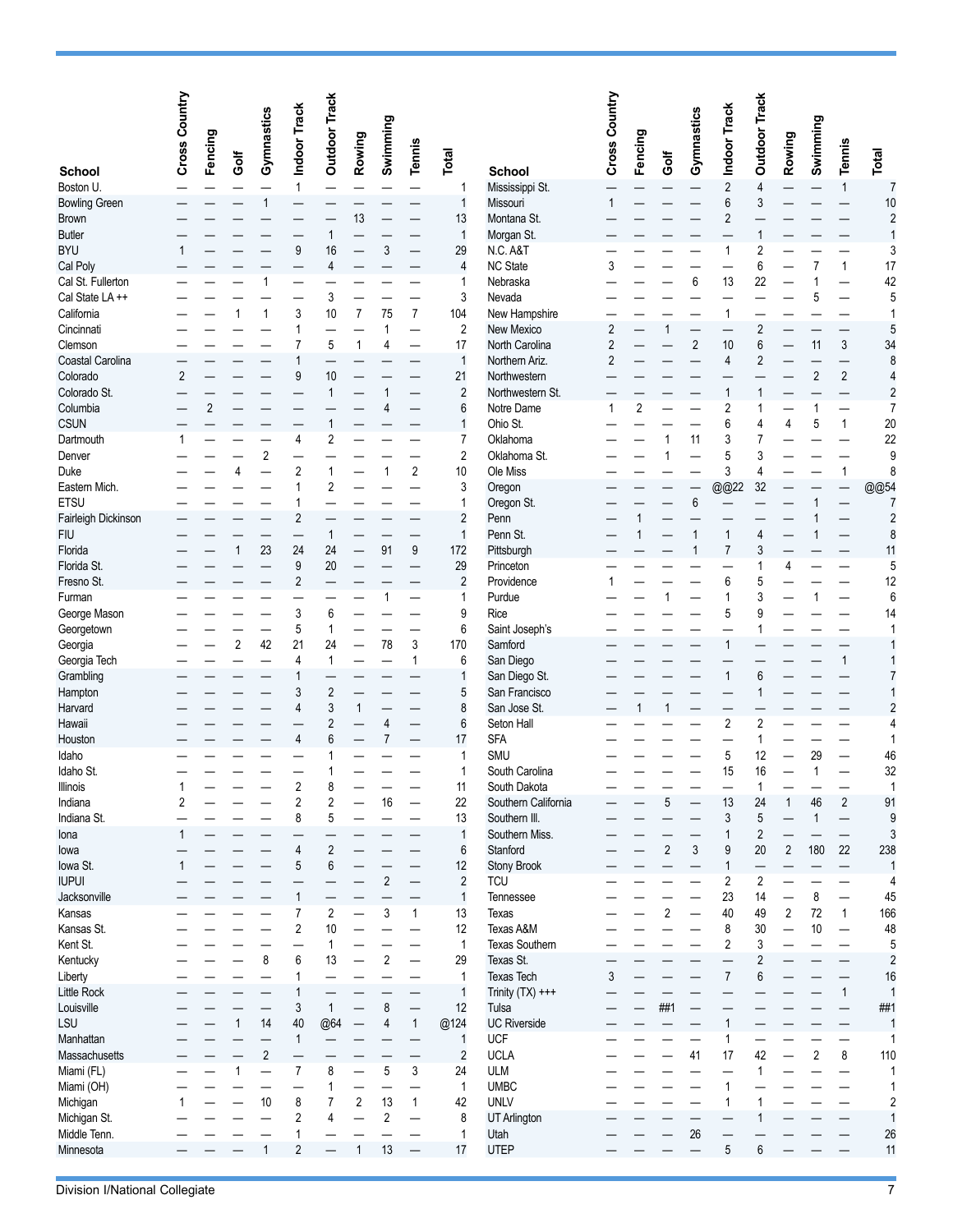<span id="page-7-0"></span>

| <b>School</b>      | Cross Country | Fencing | ទី | Gymnastics | Indoor Track | <b>Outdoor Track</b> | Rowing | Swimming       | <b>Tennis</b>  | Total |
|--------------------|---------------|---------|----|------------|--------------|----------------------|--------|----------------|----------------|-------|
| Vanderbilt         |               |         |    |            |              | 1                    |        |                |                |       |
| Villanova          | 9             |         |    |            | 20           | 16                   |        | $\overline{2}$ |                | 47    |
| Virginia           | 1             |         |    |            |              | 2                    | 8      | 23             | $\overline{2}$ | 36    |
| Virginia Tech      |               |         |    |            | 3            | 5                    |        |                |                | 8     |
| <b>Wake Forest</b> |               |         |    |            |              | 1                    |        |                |                | 3     |
| Washington         |               |         |    | 2          | 1            | 5                    | 18     |                |                | 26    |
| Washington St.     |               |         |    |            | 3            | 3                    |        |                |                | 6     |
| Wayne St. (MI) ++  |               |         |    |            |              |                      |        |                |                |       |
| Weber St.          |               |         |    |            |              |                      |        |                |                |       |
| West Virginia      |               |         |    |            |              | 2                    |        |                |                | 3     |
| Western III.       |               |         |    |            |              |                      |        |                |                |       |
| Wisconsin          | 3             |         |    |            | 16           | 20                   |        | 6              |                | 45    |
| Wyoming            |               |         |    |            |              |                      |        |                |                |       |
| Yale               |               |         |    |            |              |                      | 5      |                |                | 5     |

*@ One individual championship vacated by NCAA Committee on Infractions.*

*@@ One individual championship vacated by NCAA Committee on Infractions.*

# DIVISION II

## MOST CHAMPIONSHIP TITLES

| School                 | <b>Total Team Titles</b> |
|------------------------|--------------------------|
| 1. Adams St.           | 23                       |
| 2. Abilene Christian + | 22                       |
| 3. Grand Valley St.    | 20                       |
| 4. Barry               | 16                       |
| Cal Poly +             | 16                       |
| 6. Lincoln (MO)        | 14                       |
| 7. Bloomsburg          | 13                       |
| $8.$ CSUN $+$          | 12                       |
| 9. Armstrong St.       | 10                       |
| Drury                  | 10                       |
| Saint Augustine's      | 10                       |
| 12. Adelphi            | 9                        |
| BYU-Hawaii #           | 9                        |
| Concordia-St. Paul     | 9                        |
| Western Wash.          | 9                        |
|                        |                          |

*+ Now a Division I school.*

*# No longer an NCAA member.*

| School                 | Total Individual Titles |
|------------------------|-------------------------|
| 1. Drury               | 139                     |
| 2. Abilene Christian + | 130                     |
| 3. Lincoln (MO)        | 97                      |
| 4. Saint Augustine's   | 93                      |
| 5. Adams St.           | 80                      |
| 6. CSUN +              | 62                      |
| 7. Queens (NC)         | 59                      |
| 8. Grand Valley St.    | 57                      |
| 9. Clarion             | 55                      |
| 10. Oakland $+$        | 50                      |
| 11. Truman St.         | 49                      |
| 12. Western Colo.      | 48                      |
| 13. CSU Bakersfield +  | 47                      |
| 14. Cal Poly $+$       | 44                      |
| 15. Air Force +        | 38                      |
|                        |                         |

*+ Now a Division I school.*

#### Division II 8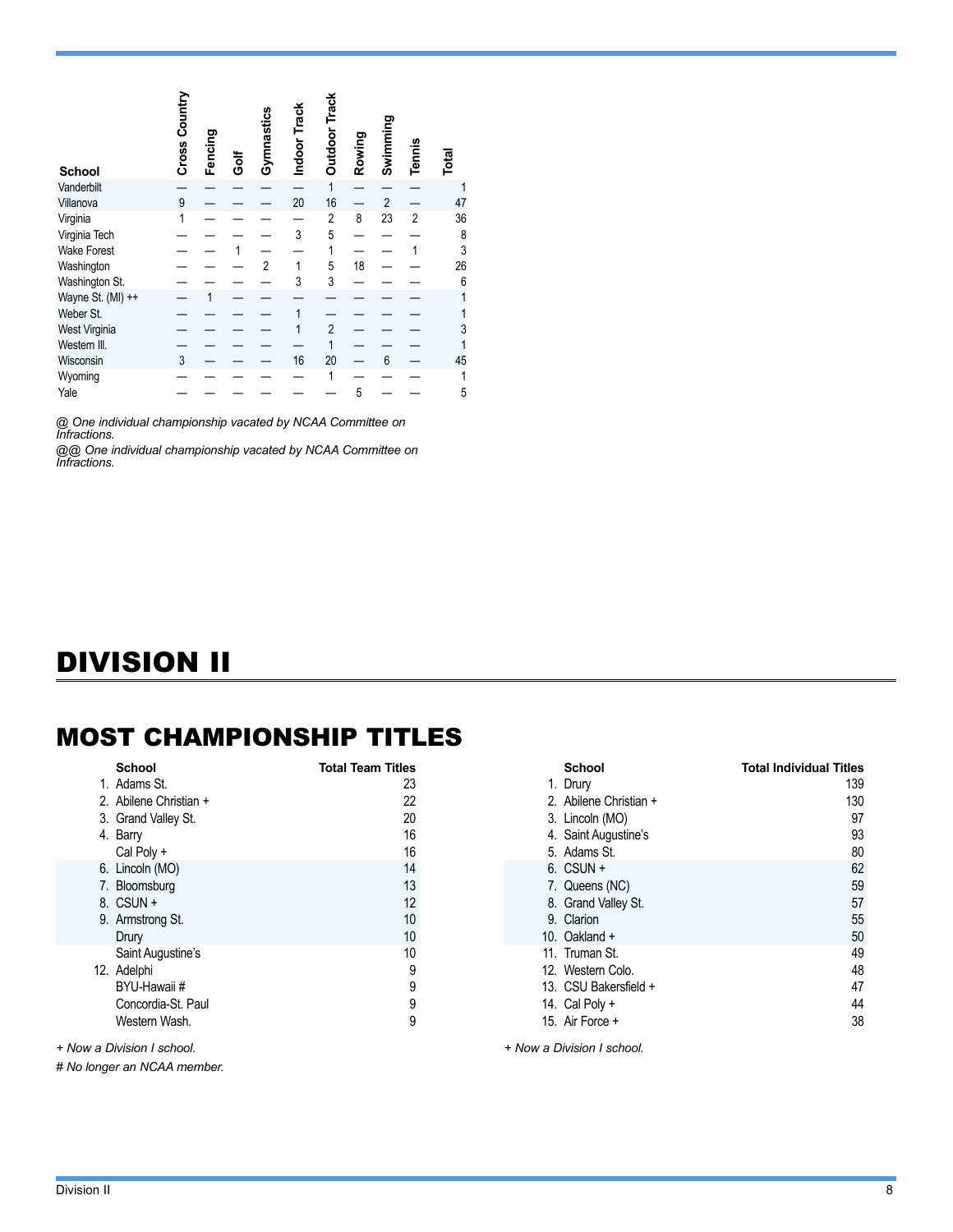### MOST TITLES IN ONE SPORT

| <b>School, Sport</b>                            | <b>Total Team</b><br>Titles |
|-------------------------------------------------|-----------------------------|
| 1. Adams St., Cross Country                     | 19                          |
| 2. Bloomsburg, Field Hockey                     | 13                          |
| 3. Abilene Christian, Indoor Track and Field +  | 12                          |
| 4. Abilene Christian, Outdoor Track and Field + | 10                          |
| Armstrong St., Tennis                           | 10                          |
| Cal Poly, Cross Country +                       | 10                          |
| Drury, Swimming and Diving                      | 10                          |
| 8. Adelphi, Lacrosse                            | 9                           |
| Concordia-St. Paul, Volleyball                  | 9                           |
| Lincoln (MO), Outdoor Track and Field           | 9                           |
| 11. Western Wash., Rowing                       | 8                           |
| 12. Barry, Tennis                               |                             |
| BYU-Hawaii, Tennis                              |                             |
| Grand Valley St., Soccer                        | 7                           |
| Queens (NC), Swimming and Diving                |                             |
| Truman St., Swimming and Diving                 |                             |

| <b>School, Sport</b>                            | <b>Total Individual</b><br>Titles |
|-------------------------------------------------|-----------------------------------|
| 1. Drury, Swimming and Diving                   | 139                               |
| 2. Abilene Christian, Outdoor Track and Field + | 74                                |
| 3. Lincoln (MO), Outdoor Track and Field        | 67                                |
| 4. Abilene Christian, Indoor Track and Field +  | 55                                |
| Clarion, Swimming and Diving                    | 55                                |
| 6. Queens (NC), Swimming and Diving             | 54                                |
| 7. CSUN, Swimming and Diving +                  | 51                                |
| 8. Oakland, Swimming and Diving +               | 50                                |
| Saint Augustine's, Outdoor Track and Field      | 50                                |
| 10. Truman St., Swimming and Diving             | 44                                |
| 11. Saint Augustine's, Indoor Track and Field   | 43                                |
| 12. Adams St., Outdoor Track and Field          | 39                                |
| 13. Adams St., Indoor Track and Field           | 36                                |
| Northern Mich., Swimming and Diving             | 36                                |
| Cal Poly, Outdoor Track and Field +<br>15.      | 35                                |

*+ Now a Division I school.*

*+ Now a Division I school.*

# TOTAL TEAM CHAMPIONSHIPS

*(Notes: The Division II Field Hockey Championship was held from 1981-83 and was reinstated in 1992. The Division II Gymnastics Championships were held from 1982-86. From 1996-99, Golf was a Division II/III championship. The championship was recorded in the division in which the winner competed.)*

*\*\* School is reclassifying to Division I.*

*+ Division I school.*

*+++ Division III school.*

*# No longer an NCAA member.*

| <b>School</b>                         | Basketball     | Cross Country | Field Hockey | Ğo | Gymnastics | Indoor Track | Lacrosse | <b>Outdoor Track</b> | Rowing         | Soccer | Softball       | Swimming | Tennis         | Volleyball | <b>Total</b>   |
|---------------------------------------|----------------|---------------|--------------|----|------------|--------------|----------|----------------------|----------------|--------|----------------|----------|----------------|------------|----------------|
| Abilene Christian +                   |                |               |              |    |            | 12           |          | 10                   |                |        |                |          |                |            | 22             |
| Academy of Art                        |                |               |              |    |            | 1            |          |                      |                |        |                |          |                |            | $\overline{2}$ |
| Adams St.                             |                | 19            |              |    |            | 4            |          |                      |                |        |                |          |                |            | 23             |
| Adelphi                               |                |               |              |    |            |              | 9        |                      |                |        |                |          |                |            | 9              |
| Air Force +                           |                |               |              |    |            |              |          |                      |                |        |                | 2        |                |            | $\overline{c}$ |
| Alabama A&M +                         |                |               |              |    |            |              |          | $\overline{2}$       |                |        |                |          |                |            | 3              |
| Angelo St.                            |                |               |              |    |            |              |          |                      |                |        |                |          |                |            | $\overline{2}$ |
| Armstrong St.                         |                |               |              |    |            |              |          |                      |                |        |                |          | 10             |            | 10             |
| Ashland                               | $\overline{2}$ |               |              |    |            |              |          |                      |                |        |                |          |                |            | $\overline{c}$ |
| Augustana (SD)                        |                |               |              |    |            |              |          |                      |                |        | $\overline{2}$ |          |                |            | 3              |
| Azusa Pacific                         |                |               |              |    |            |              |          |                      |                |        |                |          |                |            |                |
| Barry                                 |                |               |              |    |            |              |          |                      | $\overline{2}$ | 3      |                |          | 7              | 3          | 16             |
| Bentley                               |                |               |              |    |            |              |          |                      |                |        |                |          |                |            | $\overline{2}$ |
| Bloomsburg                            |                |               | 13           |    |            |              |          |                      |                |        |                |          |                |            | 13             |
| Bridgeport                            |                |               |              |    |            |              |          |                      |                |        |                |          |                |            |                |
| BYU-Hawaii #                          |                | 10            |              |    |            |              |          |                      |                |        |                |          | $\overline{7}$ | 2          | 9              |
| Cal Poly +                            | 5              |               |              |    |            |              |          | 6                    |                |        |                |          | $\overline{2}$ |            | 16<br>7        |
| Cal Poly Pomona<br>Cal St. Dom. Hills |                |               |              |    |            |              |          |                      |                |        |                |          |                |            |                |
| Cal St. East Bay                      |                |               |              |    |            |              |          |                      |                |        |                |          |                |            |                |
| Cal St. San B'dino                    |                |               |              |    |            |              |          |                      |                |        |                |          |                | 1          |                |
| Cal U (PA)                            | 2              |               |              |    |            |              |          |                      |                |        | 2              |          |                |            | 4              |
| Central Mo.                           | 2              |               |              |    |            |              |          |                      |                |        |                |          |                |            | 5              |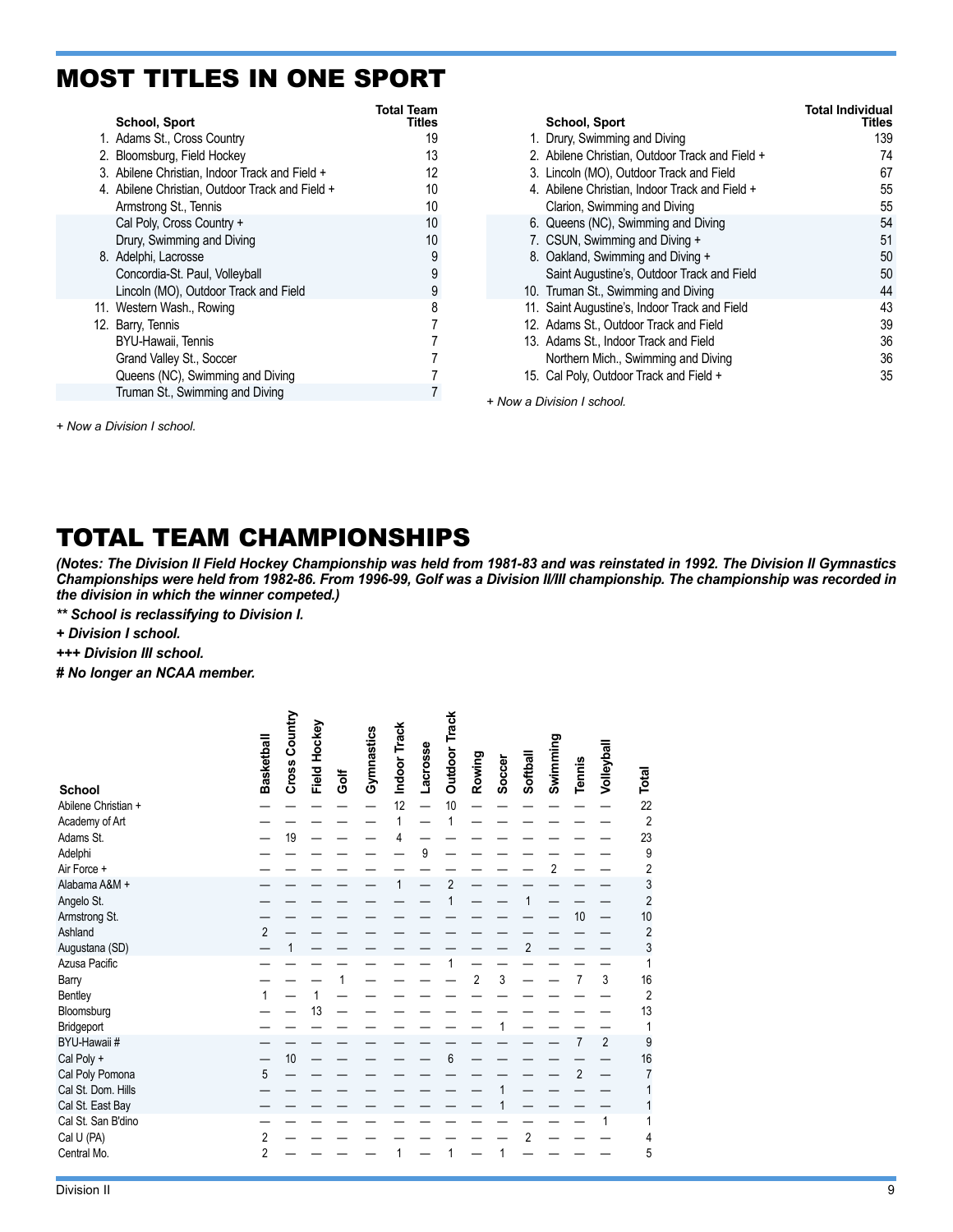|                                         | Basketball     | Cross Country | Field Hockey |             | Gymnastics              | Indoor Track     | Lacrosse | <b>Outdoor Track</b>    | Rowing                  | Soccer         | Softball                | Swimming       | Tennis         | Volleyball              |                                 |
|-----------------------------------------|----------------|---------------|--------------|-------------|-------------------------|------------------|----------|-------------------------|-------------------------|----------------|-------------------------|----------------|----------------|-------------------------|---------------------------------|
| <b>School</b>                           |                |               |              | Ğ           |                         |                  |          |                         |                         |                |                         |                |                |                         | Total                           |
| Central Okla.<br>Chattanooga +          |                |               |              |             |                         |                  |          |                         | 3                       |                | $\mathbf{1}$            |                | $\mathfrak{z}$ |                         | 4<br>3                          |
| <b>Christian Brothers</b>               |                |               |              |             |                         |                  |          |                         |                         | 1              |                         |                |                |                         | 1                               |
| Clarion                                 |                |               |              |             |                         |                  |          |                         |                         |                |                         | 3              |                |                         | 3                               |
| Clayton St.                             | 1              |               |              |             |                         |                  |          |                         |                         |                |                         |                |                | 9                       | 1                               |
| Concordia-St. Paul<br>CSU Bakersfield + |                |               |              |             |                         |                  |          |                         |                         |                | 3                       |                |                | 1                       | 9<br>$\overline{4}$             |
| CSUN +                                  |                |               |              |             | 1                       |                  |          |                         |                         |                | 4                       | 4              | 1              | 2                       | 12                              |
| <b>DBU</b>                              |                |               |              | 1           |                         |                  |          |                         |                         |                |                         |                |                |                         | 1                               |
| Delta St.<br>Denver +                   | 3              |               |              |             | 1                       |                  |          |                         |                         |                |                         |                |                |                         | 3<br>1                          |
| Drury                                   |                |               |              |             |                         |                  |          |                         |                         |                |                         | 10             |                |                         | 10                              |
| East Stroudsburg                        |                |               | 1            |             |                         |                  |          |                         |                         |                |                         |                |                |                         | 1                               |
| Emporia St.<br>Findlay                  | 1              |               |              | 1           |                         |                  |          |                         |                         |                |                         |                |                |                         | 1<br>1                          |
| Fla. Southern                           |                |               |              | 4           |                         |                  | 1        |                         |                         |                | $\mathbf{1}$            |                |                |                         | 6                               |
| Florida Tech                            |                |               |              | 1           |                         |                  |          |                         |                         |                |                         |                |                |                         | 1                               |
| Franklin Pierce                         |                |               |              |             |                         |                  |          |                         |                         | 5              |                         |                |                |                         | 5                               |
| Glenville St.<br>Grand Valley St.       | 1<br>1         | 6             |              |             |                         | 3                |          | $\overline{c}$          |                         | 7              |                         |                |                | 1                       | 1<br>20                         |
| Hampton +                               | 1              |               |              |             |                         |                  |          |                         |                         |                |                         |                |                |                         | 1                               |
| Hawaii Pacific                          |                |               |              |             |                         |                  |          |                         | 1                       |                |                         |                |                | $\overline{\mathbf{c}}$ | 3                               |
| Humboldt St.<br>Jacksonville St. +      |                |               |              |             | $\overline{\mathbf{c}}$ |                  |          |                         | $\overline{\mathbf{c}}$ |                | $\overline{c}$          |                |                |                         | 4<br>$\overline{\mathbf{c}}$    |
| Kennesaw St. +                          |                |               |              |             |                         |                  |          |                         |                         | 1              | $\overline{c}$          |                |                |                         | 3                               |
| Le Moyne                                |                |               |              |             |                         |                  | 1        |                         |                         |                |                         |                |                |                         | 1                               |
| Lincoln (MO)                            |                |               |              |             |                         | 5                |          | 9                       |                         |                |                         |                |                |                         | 14                              |
| Lindenwood<br><b>LIU Post</b>           |                |               |              |             |                         |                  | 1<br>4   |                         |                         |                |                         |                |                |                         | 1<br>4                          |
| Lock Haven                              |                |               | 5            |             |                         |                  |          |                         |                         |                | $\overline{\mathbf{c}}$ |                |                |                         | 7                               |
| Lubbock Christian                       | 3              |               |              |             |                         |                  |          |                         |                         |                |                         |                |                |                         | 3                               |
| Lynn<br>Mercyhurst                      |                |               |              | $\dagger$ 3 |                         |                  |          |                         | $\sqrt{2}$              | 1              | *0                      |                | 3              |                         | $\uparrow$ *7<br>$\overline{c}$ |
| Merrimack **                            |                |               |              |             |                         |                  |          |                         |                         |                | $\mathbf{1}$            |                |                |                         | 1                               |
| Millersville                            |                |               | $\mathbf{1}$ |             |                         |                  |          |                         |                         |                |                         |                |                |                         | 1                               |
| Minnesota St.<br>Mo. Southern St.       | 1              |               |              |             |                         | $\mathbf{1}$     |          |                         |                         |                | $\mathbf{1}$<br>1       |                |                |                         | 3<br>1                          |
| <b>MSU Denver</b>                       |                |               |              |             |                         |                  |          |                         |                         | $\overline{2}$ |                         |                |                |                         | $\overline{\mathbf{c}}$         |
| New Haven                               | 1              |               |              |             |                         |                  |          |                         |                         |                |                         |                |                |                         | 1                               |
| North Ala. **                           |                |               |              |             |                         |                  |          |                         |                         |                | $\mathbf{1}$            |                |                | 1                       | $\sqrt{2}$                      |
| North Dakota +<br>North Dakota St. +    | 3<br>5         |               |              |             |                         | $\mathbf{1}$     |          |                         |                         |                | $\mathbf{1}$            |                |                |                         | 3<br>7                          |
| North Florida +                         |                |               |              |             |                         |                  |          |                         |                         |                |                         |                | $\mathbf{1}$   |                         | 1                               |
| Northern Ky. +                          | $\overline{2}$ |               |              |             |                         |                  |          |                         |                         |                |                         |                |                |                         | $\sqrt{2}$                      |
| Northern Mich.<br>Nova Southeastern     |                |               |              | 4           |                         |                  |          |                         | 1                       |                |                         |                |                | $\sqrt{2}$              | $\sqrt{2}$<br>5                 |
| Oakland +                               |                |               |              |             |                         |                  |          |                         |                         |                |                         | $\overline{5}$ |                |                         | 5                               |
| Omaha +                                 |                |               |              |             |                         |                  |          |                         |                         | 1              | $\mathbf{1}$            |                |                | $\mathbf{1}$            | 3                               |
| Pfeiffer +++                            |                |               | 1            |             |                         |                  |          | $\mathbf{1}$            |                         |                |                         |                |                |                         | 1                               |
| Pittsburg St.<br>Portland St. +         |                |               |              |             |                         |                  |          |                         |                         |                |                         |                |                | 4                       | 1<br>4                          |
| Queens (NC)                             |                |               |              |             |                         |                  |          |                         |                         |                |                         | $\overline{7}$ |                |                         | 7                               |
| Rogers St.                              |                |               |              |             |                         |                  |          |                         |                         |                | $\mathbf{1}$            |                |                |                         | 1                               |
| Rollins<br>Sacramento St. +             |                |               |              | 6           |                         |                  |          |                         |                         |                |                         |                |                | 1                       | 6<br>1                          |
| Saint Augustine's                       |                |               |              |             |                         | $\boldsymbol{6}$ |          | $\overline{\mathbf{4}}$ |                         |                |                         |                |                |                         | 10                              |
| Saint Rose                              |                |               |              |             |                         |                  |          |                         |                         | $\mathbf{1}$   |                         |                |                |                         | 1                               |
| Sam Houston +                           |                |               |              |             | 1                       |                  |          |                         |                         | 1              | 1                       |                |                |                         | 1<br>2                          |
| Seattle Pacific<br>SFA+                 |                |               |              |             |                         |                  |          |                         |                         |                | 1                       |                |                |                         | 1                               |
| Shaw                                    | 1              |               |              |             |                         |                  |          |                         |                         |                |                         |                |                |                         | 1                               |
| Shippensburg                            |                |               | 5            |             |                         |                  |          |                         |                         |                |                         |                |                |                         | 5                               |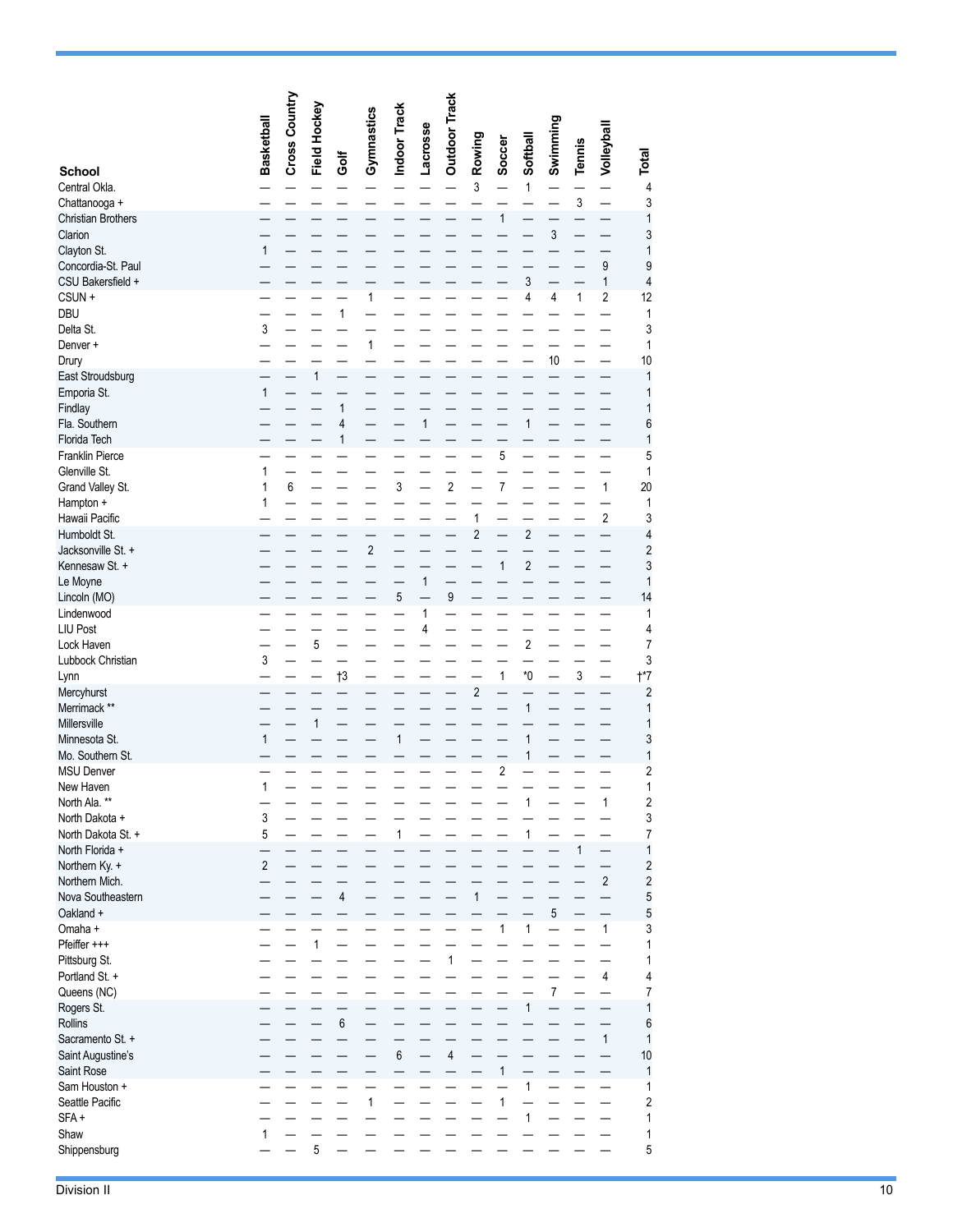| Basketball | Cross Country | Field Hockey<br>$\overline{2}$ | Golf<br>$\overline{2}$ | Gymnastics | Indoor Track | <b>Lacrosse</b> | <b>Outdoor Track</b> | Rowing<br>2 | Soccer<br>$\overline{2}$ | Softball       | Swimming | Tennis<br>4<br>$\mathfrak{p}$ | Volleyball<br>3<br>$\overline{c}$ | Total<br>5<br>2<br>2<br>4<br>5<br>$\overline{2}$<br>3<br>3<br>$\overline{2}$ |
|------------|---------------|--------------------------------|------------------------|------------|--------------|-----------------|----------------------|-------------|--------------------------|----------------|----------|-------------------------------|-----------------------------------|------------------------------------------------------------------------------|
|            |               |                                |                        |            |              |                 |                      |             |                          |                |          |                               |                                   |                                                                              |
|            |               |                                |                        |            |              |                 |                      |             |                          |                |          |                               |                                   |                                                                              |
|            |               |                                |                        |            |              |                 |                      |             |                          |                |          |                               |                                   |                                                                              |
|            |               |                                |                        |            |              |                 |                      |             |                          |                |          |                               |                                   |                                                                              |
|            |               |                                |                        |            |              |                 |                      |             |                          |                |          |                               |                                   |                                                                              |
|            |               |                                |                        |            |              |                 |                      |             |                          |                |          |                               |                                   |                                                                              |
|            |               |                                |                        |            |              |                 |                      |             |                          |                |          |                               |                                   |                                                                              |
|            |               |                                |                        |            |              |                 |                      |             |                          |                |          |                               |                                   |                                                                              |
|            |               |                                |                        |            |              |                 |                      |             |                          |                |          |                               |                                   |                                                                              |
|            |               |                                |                        |            |              |                 |                      |             |                          |                |          |                               |                                   |                                                                              |
|            |               |                                |                        |            |              |                 |                      |             |                          |                |          |                               |                                   |                                                                              |
|            |               |                                |                        |            |              |                 |                      |             |                          |                |          |                               |                                   |                                                                              |
|            |               |                                |                        |            |              |                 |                      |             |                          |                |          |                               |                                   |                                                                              |
|            |               | 3                              |                        |            |              |                 |                      |             |                          |                |          |                               |                                   | 5                                                                            |
|            |               |                                |                        |            |              |                 | $\overline{2}$       |             |                          | $\overline{2}$ |          |                               | 3                                 | 8                                                                            |
|            | 3             |                                |                        |            |              |                 |                      |             |                          |                |          |                               |                                   | 3                                                                            |
|            |               |                                |                        |            |              |                 |                      | 8           | 1                        |                |          |                               |                                   | 9                                                                            |
|            |               |                                |                        |            |              |                 |                      |             |                          |                |          |                               | 1                                 |                                                                              |

*† Includes one combined Division II/Division III championship, and \* 2005 championship vacated by NCAA Committee on Infractions.*

### TOTAL INDIVIDUAL CHAMPIONSHIPS

*(Notes: Each school is credited with one championship for each competitor involved in a tie. In swimming and track, relay victories count as one championship. The Division II Gymnastics Championships were held from 1982-86. In tennis, individual championships were held from 1982-94. From 1996-99, Golf was a Division II/III championship. The championship was recorded in the division in which the winner competed.)*

*\*\* School is reclassifying to Division I.*

*+ Division I school.*

*+++ Division III school.*

*# No longer an NCAA member.* 

| <b>School</b>       | <b>Algun</b><br>న్రె<br>Cross | Ğ | Gymnastics | <b>Track</b><br>Indoor | Track<br><b>Dutdoo</b> | Rowing | Swimming | <b>Tennis</b> | <b>Totals</b> | <b>School</b>          | ပ<br>Cross | Ğ | Gymnastics | <b>Track</b><br>Indoor | 놂<br><b>Dutdoo</b> | Rowing | Swimming | Tennis | <b>Totals</b> |
|---------------------|-------------------------------|---|------------|------------------------|------------------------|--------|----------|---------------|---------------|------------------------|------------|---|------------|------------------------|--------------------|--------|----------|--------|---------------|
| Abilene Christian + |                               |   |            | 55                     | 74                     |        |          |               | 130           | Azusa Pacific          |            |   |            |                        |                    |        |          |        | 8             |
| Academy of Art      |                               |   |            |                        |                        |        |          |               | 8             | Barry                  |            |   |            |                        |                    |        |          |        |               |
| Adams St.           | 5                             |   |            | 36                     | 39                     |        |          |               | 80            | Bellarmine **          |            |   |            |                        |                    |        |          |        |               |
| Air Force +         |                               |   |            | 3                      | 5                      |        | 25       | 2             | 38            | Bemidji St.            |            |   |            |                        |                    |        |          |        |               |
| Alabama A&M +       |                               |   |            |                        | 33                     |        |          |               | 37            | <b>Black Hills St.</b> |            |   |            |                        |                    |        |          |        |               |
| Alas. Anchorage     |                               |   |            |                        |                        |        |          |               |               | Bloomsburg             |            |   |            |                        |                    |        |          |        | 5             |
| Alas, Fairbanks     |                               |   |            |                        |                        |        |          |               |               | Boston College +       |            |   |            |                        |                    |        |          |        | 5             |
| Albany St. (GA)     |                               |   |            |                        |                        |        |          |               |               | BYU-Hawaii             |            |   |            |                        |                    |        |          |        |               |
| American Int'l      |                               |   |            |                        |                        |        |          |               |               | Cal Poly +             |            |   |            |                        |                    |        |          |        | 44            |
| Angelo St.          |                               |   |            |                        | 16                     |        |          |               | 20            | Cal Poly Pomona        |            |   |            |                        |                    |        |          |        | 15            |
| Army West Point +   |                               |   |            |                        |                        |        |          |               | 15            | Cal St. Dom. Hills     |            |   |            |                        |                    |        |          |        |               |
| Ashland             |                               |   |            |                        | 12                     |        |          |               | 36            | Cal St. East Bay +++   |            |   |            |                        |                    |        |          |        | 6             |
| Augustana (SD)      |                               |   |            |                        |                        |        |          |               | 6             | Cal St. San Marcos     |            |   |            |                        |                    |        |          |        |               |
|                     |                               |   |            |                        |                        |        |          |               |               |                        |            |   |            |                        |                    |        |          |        |               |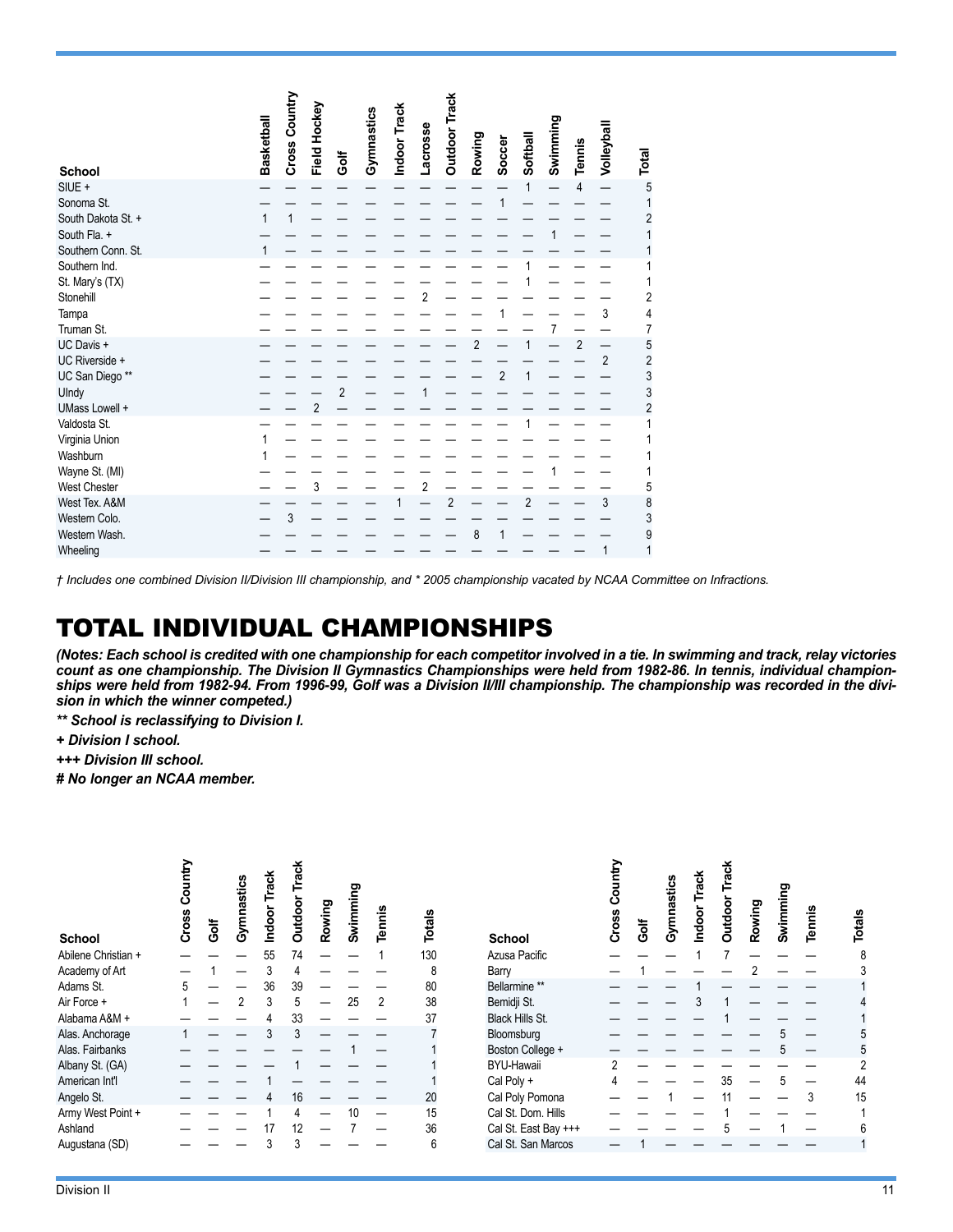| School                           | Cross Country  | Golf           | Gymnastics     | Indoor Track         | <b>Outdoor Track</b> | Rowing | Swimming       | <b>Tennis</b>                              | <b>Totals</b>            | <b>School</b>                             | Cross Country  | Ğ | Gymnastics   | Indoor Track   | <b>Outdoor Track</b>                       | Rowing | Swimming       | <b>Tennis</b> | <b>Totals</b>              |
|----------------------------------|----------------|----------------|----------------|----------------------|----------------------|--------|----------------|--------------------------------------------|--------------------------|-------------------------------------------|----------------|---|--------------|----------------|--------------------------------------------|--------|----------------|---------------|----------------------------|
| Cal State LA                     | 1              |                |                | 16                   | 18                   |        |                | $\sqrt{2}$                                 | 37                       | Mansfield                                 |                |   |              |                |                                            |        |                |               | $\mathbf{1}$               |
| Cal U (PA)                       |                |                |                | 1                    |                      |        | 4              |                                            | 5                        | Mary                                      | $\overline{2}$ |   |              | $\overline{2}$ |                                            |        |                |               | 8                          |
| California Baptist **            |                |                |                |                      |                      |        | 3              |                                            | 3                        | Mercyhurst                                |                |   |              |                |                                            | 4      |                |               | 4                          |
| Cedarville                       |                |                |                | $\overline{2}$       | $\overline{2}$       |        |                |                                            | $\overline{4}$           | Merrimack **                              |                |   |              | 3              | 3                                          |        |                |               | 6                          |
| Central Mo.                      |                |                |                | 12                   | 9                    |        |                |                                            | 21                       | Midwestern St.                            |                |   |              |                |                                            |        |                |               | 1                          |
| Central Okla.                    |                |                |                |                      | 1                    | 4      |                |                                            | 5                        | Millersville                              |                |   |              | $\overline{c}$ |                                            |        |                |               | $\sqrt{2}$                 |
| Central Wash.                    |                |                |                |                      |                      |        |                |                                            | 1                        | Minn. Duluth                              |                |   |              | 3              | $\overline{2}$                             |        |                |               | 5                          |
| Chadron St.                      |                |                |                | 3                    | $\overline{2}$       |        |                |                                            | 5                        | Minnesota St.                             |                |   |              | 11             | 6                                          |        |                |               | 17                         |
| Chattanooga +                    |                |                |                |                      |                      |        |                | $\mathbf{1}$                               | 1                        | Mo. Southern St.                          |                |   |              | 1              | 5                                          |        |                |               | $6\phantom{a}$             |
| Chico St.                        |                |                |                |                      | 6                    |        | $\mathbf{1}$   |                                            | $\overline{7}$           | Morgan St. +                              |                |   |              |                | 6                                          |        |                |               | $6\phantom{a}$             |
| Claflin                          |                |                |                |                      | 1                    |        |                |                                            | $\mathbf{1}$             | Morningside #                             |                |   |              | 1              | $\overline{2}$                             |        |                |               | $\sqrt{3}$<br>$\mathbf{1}$ |
| Clarion<br>Clark Atlanta         |                |                |                |                      | $\overline{2}$       |        | 55             |                                            | 55<br>$\overline{c}$     | <b>Mount Olive</b><br><b>MSU Moorhead</b> |                |   |              |                | 2                                          |        |                |               | $\mathsf 3$                |
| Colo. Sch. of Mines              |                |                |                |                      | 1                    |        |                |                                            | $\mathbf{1}$             | N.C. Central +                            |                |   |              |                | $\overline{2}$                             |        |                |               | $\mathsf 3$                |
| Colorado Mesa                    |                |                |                |                      |                      |        | 1              |                                            | $\overline{\mathbf{c}}$  | N.M. Highlands                            |                |   |              | 7              | 6                                          |        |                |               | 13                         |
| Concord                          |                |                |                |                      |                      |        |                |                                            | $\overline{\mathbf{c}}$  | Navy +                                    |                |   |              | $\overline{2}$ |                                            |        |                |               | 3                          |
| Concordia-St. Paul               |                |                |                |                      |                      |        | 1              |                                            | $\overline{\mathbf{c}}$  | Neb.-Kearney                              |                |   |              | 1              | 3                                          |        |                |               | 4                          |
| CSU Bakersfield +                |                |                |                | 3                    | 16                   |        | 27             | $\mathbf{1}$                               | 47                       | Nevada +                                  |                |   |              |                |                                            |        |                |               | 1                          |
| <b>CSU Pueblo</b>                |                |                |                | 3                    | 1                    |        |                |                                            | 4                        | New Hampshire +                           |                |   |              |                |                                            |        |                |               | $\mathbf{1}$               |
| CSUN +                           |                |                | 3              |                      | 6                    |        | 51             | $\mathbf{1}$                               | 62                       | New Haven                                 |                |   |              | 3              | $\overline{2}$                             |        |                |               | 5                          |
| Delta St.                        |                |                |                |                      |                      |        | $\overline{2}$ |                                            | $\overline{c}$           | New York Tech                             |                |   |              | $\overline{2}$ |                                            |        |                |               | $\sqrt{3}$                 |
| Denver +                         |                |                | 3              |                      |                      |        |                |                                            | 3                        | Norfolk St. +                             |                |   |              | 6              | 13                                         |        |                |               | 19                         |
| Drury                            |                |                |                |                      |                      |        | 139            |                                            | 139                      | North Dakota +                            |                |   |              |                |                                            |        | 30             |               | 32                         |
| East Stroudsburg                 |                |                |                |                      | 1                    |        |                |                                            | $\mathbf{1}$             | North Dakota St. +                        |                |   |              | 9              | 4                                          |        |                |               | 13                         |
| Emporia St.                      |                |                |                | 3                    | 11                   |        |                |                                            | 14                       | North Florida +                           |                |   |              |                | 5                                          |        |                |               | 6                          |
| Ferris St.                       |                |                |                | 2                    |                      |        |                |                                            | $\overline{2}$           | North Georgia                             |                |   |              |                |                                            |        |                |               | 1                          |
| Findlay                          |                |                |                | $\overline{2}$       | 3                    |        |                |                                            | 5                        | Northern Colo. +                          |                |   |              |                | $\overline{2}$                             |        | 3              | 4             | 9                          |
| Fla. Atlantic +<br>Fla. Southern |                | 6              |                |                      |                      |        | 12<br>5        |                                            | 12<br>11                 | Northern Mich.<br>Northern St.            |                |   | 1            | 1              |                                            |        | 36<br>3        |               | 37<br>5                    |
| Florida Tech                     |                | 1              |                |                      |                      |        |                |                                            | $\mathbf{1}$             | Northwest Mo. St.                         |                |   |              | $\overline{2}$ |                                            |        |                |               | $\mathfrak{z}$             |
| Fort Hays St.                    |                |                |                |                      | 4                    |        |                |                                            | 8                        | Northwest Nazarene                        |                |   |              |                |                                            |        |                |               | $\overline{\mathbf{c}}$    |
| Fort Valley St.                  |                |                |                |                      | 10                   |        |                |                                            | 10                       | Nova Southeastern                         |                | 3 |              |                |                                            | 3      | 10             |               | 16                         |
| <b>Francis Marion</b>            |                |                |                |                      |                      |        |                | $\sqrt{2}$                                 | $\overline{c}$           | Oakland +                                 |                |   |              |                |                                            |        | 50             |               | 50                         |
| <b>Franklin Pierce</b>           |                |                |                |                      |                      |        |                |                                            | 1                        | Okla. Baptist                             |                |   |              |                |                                            |        | 1              |               | $\mathbf{1}$               |
| Fresno Pacific                   |                |                |                |                      |                      |        |                |                                            | 1                        | Omaha +                                   |                |   |              | 9              | 2                                          |        | 3              |               | 14                         |
| Furman +                         |                |                |                |                      |                      |        |                |                                            | 7                        | <b>Ouachita Baptist</b>                   |                |   |              |                |                                            |        | $\overline{c}$ |               | $\sqrt{2}$                 |
| Gardner-Webb +                   |                |                |                | 2                    | 3                    |        |                |                                            | 6                        | P.R.-Rio Piedras                          |                |   |              |                | 2                                          |        |                |               | $\sqrt{2}$                 |
| George Mason +                   |                |                |                |                      |                      |        |                |                                            | 1                        | Paine #                                   |                |   |              |                |                                            |        |                |               | $\mathbf{1}$               |
| Georgetown +                     |                |                |                |                      |                      |        |                |                                            |                          | Pittsburg St.                             | 2              |   |              |                | 14                                         |        |                |               | 25                         |
| Georgian Court                   |                |                |                | 1                    |                      |        |                |                                            | $\mathbf{1}$             | Portland St. +                            |                |   |              |                | $\overline{2}$                             |        |                |               | $\overline{2}$             |
| Grand Canyon +                   |                |                |                |                      |                      |        | $\overline{2}$ | $\overline{2}$<br>$\overline{\phantom{0}}$ | $\overline{\mathbf{r}}$  | Puget Sound +++                           |                |   |              | $\mathbf{1}$   |                                            |        | 5<br>54        |               | $\overline{5}$             |
| Grand Valley St.<br>Hampton +    | 5              | $\overline{2}$ |                | 22<br>$\overline{7}$ | 22<br>9              |        | 6              |                                            | 57<br>16                 | Queens (NC)<br>Rice +                     |                |   |              |                | 4                                          |        | 1              |               | 59<br>$\mathbf{1}$         |
| Harding                          |                |                |                | $\overline{2}$       | $\overline{2}$       |        |                |                                            | $\overline{\mathcal{L}}$ | Rollins                                   |                | 4 |              |                |                                            |        |                | $\mathbf{1}$  | $\mathbf 5$                |
| Hillsdale                        |                |                |                | 8                    | 5                    |        |                |                                            | 13                       | Sacramento St. +                          |                |   | $\mathbf{1}$ |                | 6                                          |        | $\mathbf{1}$   |               | 8                          |
| Humboldt St.                     |                |                |                | 1                    | &1                   | 3      |                |                                            | &5                       | Saginaw Valley                            |                |   |              | 5              | 5                                          |        |                |               | $10$                       |
| Indiana (PA)                     |                |                |                |                      | $\overline{2}$       |        | $\overline{2}$ |                                            | 4                        | Saint Augustine's                         |                |   |              | 43             | 50                                         |        |                |               | 93                         |
| Ithaca +++                       |                |                |                |                      |                      |        |                |                                            | 1                        | Saint Leo                                 |                |   |              |                |                                            |        |                |               | $\mathbf{1}$               |
| Jacksonville St. +               |                |                | $\overline{c}$ |                      |                      |        |                |                                            | $\overline{2}$           | Salem Int'l                               |                |   |              |                |                                            |        |                |               | $\overline{4}$             |
| Johnson C. Smith                 |                |                |                | 8                    | 12                   |        |                |                                            | 20                       | San Fran. St.                             |                |   | 3            |                | $\overline{1}$                             |        |                |               | 4                          |
| Kennesaw St. +                   | $\overline{2}$ |                |                |                      | $\overline{2}$       |        |                |                                            | $\overline{4}$           | Seattle Pacific                           | 4              |   | 3            | 9              | 19                                         |        |                |               | 35                         |
| Kentucky St.                     |                |                |                |                      |                      |        |                |                                            | $\mathbf{1}$             | Seton Hill                                |                |   |              |                | $\overline{1}$                             |        |                |               | $\mathbf{1}$               |
| Kutztown                         |                |                |                |                      | $\overline{1}$       |        | $\overline{2}$ |                                            | 3                        | Shippensburg                              | $\overline{2}$ |   |              | 4              | 3                                          |        |                |               | 9                          |
| Le Moyne                         |                |                |                |                      |                      |        | 1              |                                            | $\mathbf{1}$             | Shorter                                   |                |   |              | 1              |                                            |        |                |               | 1                          |
| Lee                              |                |                |                | 3                    |                      |        |                |                                            | 3                        | Simon Fraser                              |                |   |              | 3              | $\overline{2}$                             |        | $\overline{2}$ |               | $\boldsymbol{7}$           |
| Lewis                            |                |                |                | 9<br>30              | 18<br>67             |        |                |                                            | 28<br>97                 | Sioux Falls<br>SIUE +                     |                |   |              | 2<br>1         | $\overline{\phantom{0}}$<br>$\overline{2}$ |        |                | 5             | $\sqrt{2}$<br>8            |
| Lincoln (MO)<br>Lindenwood       |                |                |                | $\mathbf{1}$         |                      |        | 3              |                                            |                          |                                           |                |   | $\mathbf{1}$ | $\overline{2}$ | 6                                          |        |                |               |                            |
| <b>LIU Post</b>                  |                |                |                |                      |                      |        | 3              | $\overline{\phantom{0}}$                   | 4<br>3                   | Slippery Rock<br>South Dakota +           |                |   |              | 5              | $\overline{7}$                             |        | 1              |               | 9<br>13                    |
| Livingstone                      |                |                |                |                      | 3                    |        |                |                                            | 3                        | South Dakota St. +                        |                |   |              | 2              | 4                                          |        |                |               | $6\phantom{1}6$            |
| Lynn                             |                | 3              |                |                      |                      |        | 4              |                                            | $\overline{7}$           | South Fla. +                              |                |   |              |                |                                            |        | 10             |               | 10                         |
| Maine +                          |                |                |                |                      |                      |        |                |                                            | 1                        | Southeast Mo. St. +                       | $\overline{2}$ |   |              | 6              | $\overline{4}$                             |        |                |               | 12                         |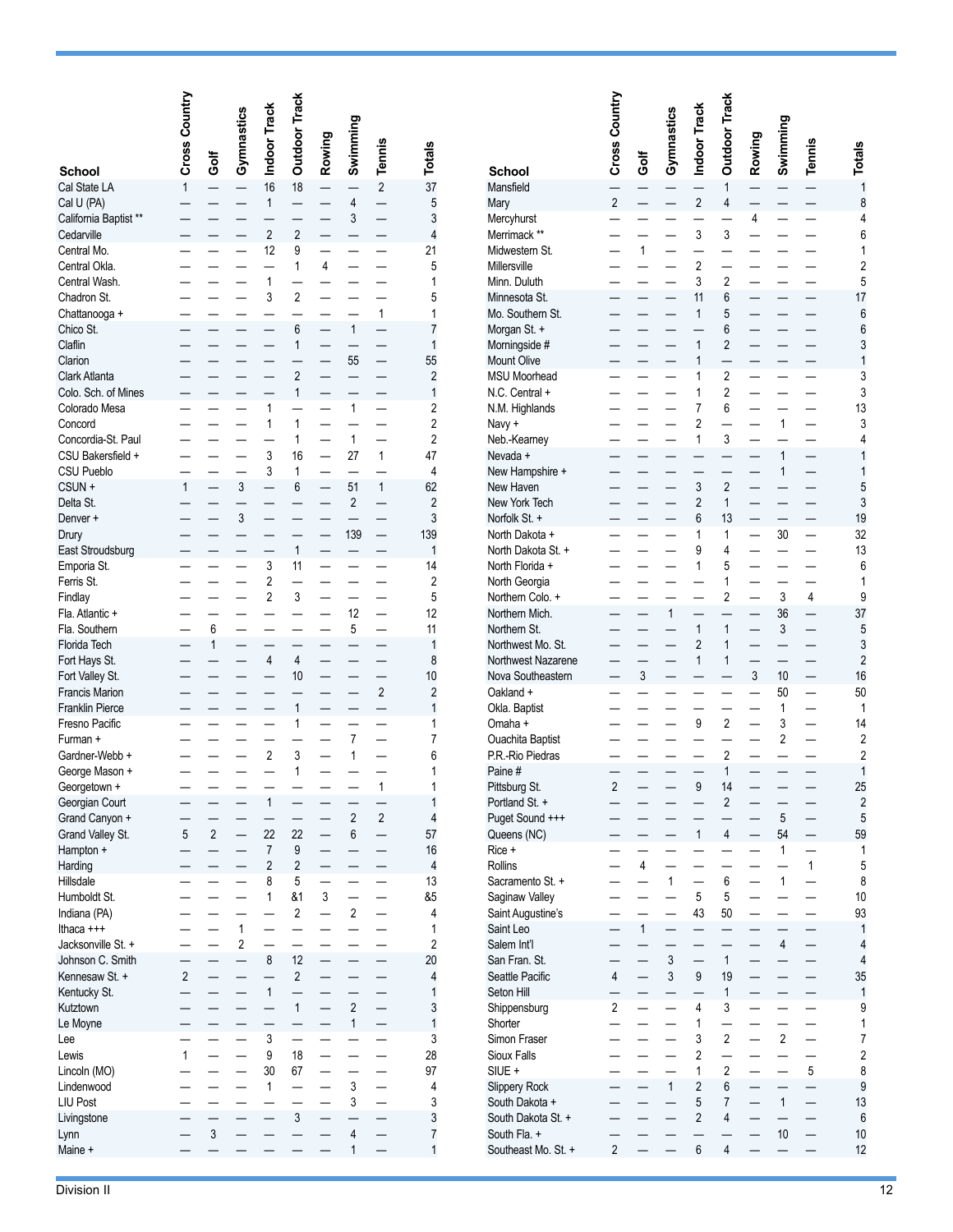|                     | Country<br>Cross | ā              | Gymnastics   | Indoor Track   | <b>Outdoor Track</b> | Rowing | Swimming       | Tennis | Totals         |
|---------------------|------------------|----------------|--------------|----------------|----------------------|--------|----------------|--------|----------------|
| <b>School</b>       |                  |                |              |                |                      |        |                |        |                |
| Southern Conn. St.  |                  |                | $\mathbf{1}$ | 3              | $\overline{c}$       |        | 8              |        | 14             |
| Southern Ind.       |                  |                |              |                | 3                    |        |                |        | 3              |
| Southwest Baptist   |                  |                |              | $\overline{2}$ |                      |        |                |        | $\overline{c}$ |
| Springfield +++     |                  |                |              |                | 1                    |        |                |        | 1              |
| St. Cloud St.       |                  |                |              | $\overline{2}$ |                      |        | 6              |        | 8              |
| Stanislaus St.      |                  |                |              |                | 7                    |        |                |        | 7              |
| Tampa               |                  |                |              |                |                      |        | 17             |        | 17             |
| Tarleton St. **     |                  |                |              |                | 1                    |        |                |        | 1              |
| Tex. A&M-Commerce   |                  |                |              |                | 3                    |        |                |        | 3              |
| Tex. A&M-Kingsville |                  |                |              | $\overline{2}$ | 4                    |        |                |        | 6              |
| Texas St. +         |                  |                |              |                | 1                    |        |                |        | 1              |
| Tiffin              |                  |                |              |                | 1                    |        |                |        | 1              |
| Truman St.          |                  |                |              | $\overline{2}$ | 3                    |        | 44             |        | 49             |
| Tuskegee            |                  |                |              |                | 1                    |        |                |        | 1              |
| UC Davis +          |                  |                |              | $\overline{2}$ | 4                    | 4      | 16             |        | 26             |
| UC San Diego **     |                  |                |              |                | 5                    |        | 26             |        | 31             |
| UC-Colo. Springs    |                  |                |              | 1              | $\overline{2}$       |        |                |        | 3              |
| Ulndy               |                  | $\overline{2}$ |              | $\overline{4}$ | 3                    |        | 6              |        | 15             |
| $U/W +$             |                  |                |              |                |                      |        | 8              |        | 8              |
| UMass Lowell +      |                  |                |              | 1              | $\overline{2}$       |        |                |        | 3              |
| Ursuline            |                  |                |              | 1              | $\overline{2}$       |        |                |        | 3              |
| Vanderbilt +        |                  |                |              |                |                      |        | $\overline{2}$ |        | $\overline{2}$ |

| <b>School</b>                                                                           | Country<br>Cross | ā | Gymnastics     | Indoor Track<br>1 | <b>Outdoor Track</b>                  | Rowing | Swimming           | Tennis | Totals             |
|-----------------------------------------------------------------------------------------|------------------|---|----------------|-------------------|---------------------------------------|--------|--------------------|--------|--------------------|
| Virginia St.<br>Virginia Union                                                          |                  |   |                |                   |                                       |        |                    |        |                    |
| Wake Forest +                                                                           |                  |   |                |                   |                                       |        |                    |        |                    |
| Walsh<br>Wayne St. (MI)<br>Wayne St. (NE)<br><b>West Chester</b><br><b>West Florida</b> |                  |   |                | 1                 | 1<br>$\overline{4}$<br>$\overline{2}$ |        | 31<br>1<br>34<br>9 |        | 31<br>6<br>37<br>9 |
| West Tex. A&M<br>West Va. Wesleyan                                                      |                  |   |                | 6                 | 13                                    |        | 1                  |        | 19<br>1            |
| Western Colo.                                                                           | 5                |   |                | 15                | 27                                    |        | 1                  |        | 48                 |
| Western Wash.                                                                           |                  |   |                | 1                 | 5                                     | 14     |                    |        | 20                 |
| William & Mary +                                                                        |                  |   | $\overline{2}$ |                   |                                       |        |                    |        | $\overline{2}$     |
| Wingate                                                                                 |                  |   |                |                   |                                       |        | 13                 |        | 13                 |
| Winona St.                                                                              |                  |   |                | $\overline{4}$    | 3                                     |        |                    |        | 7                  |
| Wis.-Oshkosh +++                                                                        |                  |   | 4              |                   |                                       |        |                    |        | 4                  |
| Wis.-Parkside<br>Youngstown St. +                                                       |                  |   |                |                   |                                       |        | 1                  |        | 1<br>1             |

*\$ 1999 individual championship vacated by NCAA Committee on Infractions.*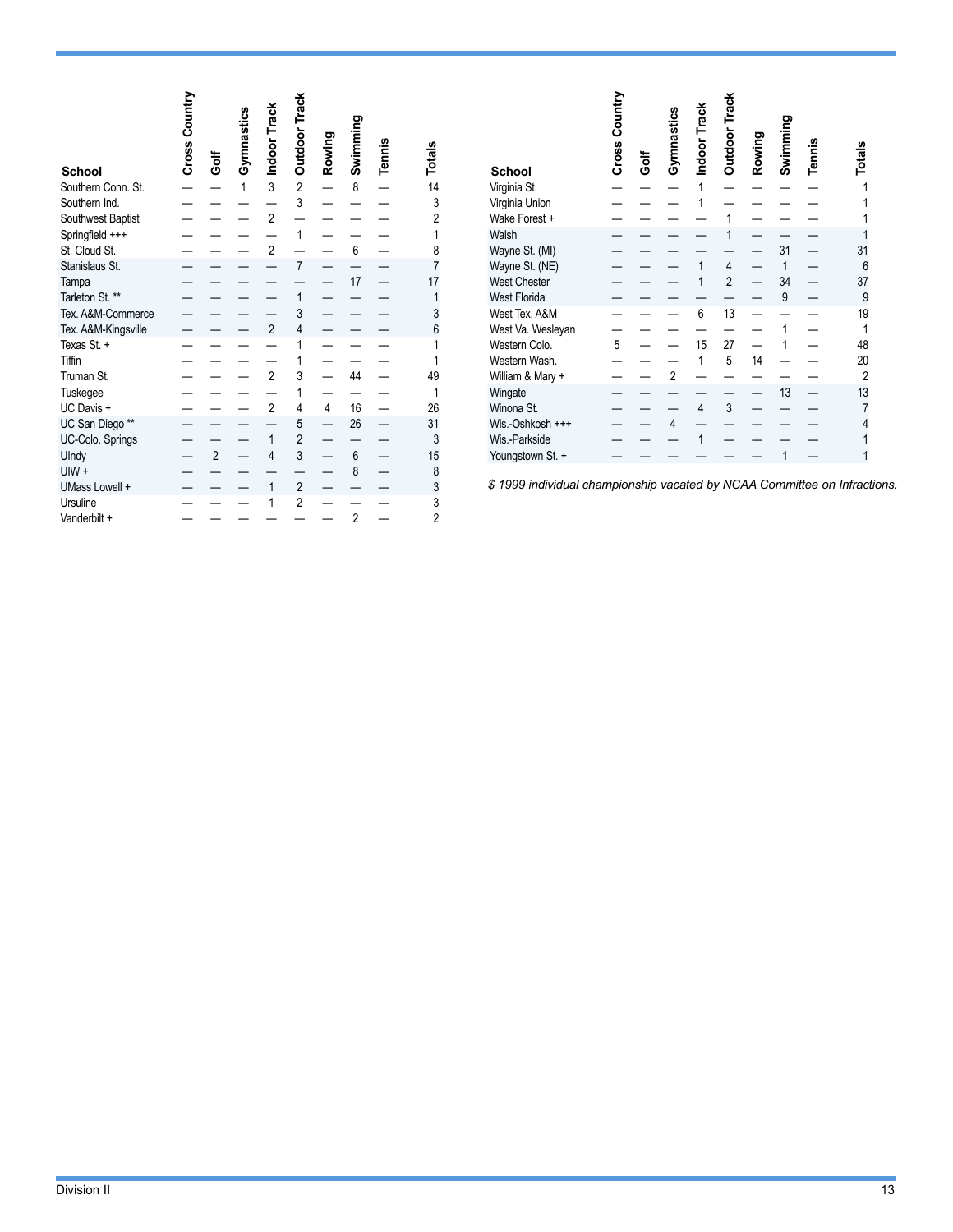# <span id="page-13-0"></span>DIVISION III

### MOST CHAMPIONSHIP TITLES

| School               | <b>Total Team Titles</b> |
|----------------------|--------------------------|
| 1. TCNJ              | ††33                     |
| 2. Williams          | 30                       |
| 3. Kenyon            | 27                       |
| 4. Middlebury        | 24                       |
| 5. Emory             | 23                       |
| Wis.-Oshkosh         | 23                       |
| 7. WashU             | 20                       |
| 8. Methodist         | †17                      |
| 9. UC San Diego ++   | 16                       |
| 10. Chris. Newport   | 14                       |
| <b>SUNY Cortland</b> | 14                       |
| 12. Central (IA)     | 10                       |
| 13. Salisbury        | 9                        |
| 14. Amherst          | 8                        |
| Johns Hopkins        | 8                        |
| Messiah              | 8                        |
| St. Thomas (MN) **   | 8                        |
| Wartburg             | 8                        |
| Wheaton (MA)         | 8                        |

**School Total Individual Titles** 1. Kenyon 257 2. Williams 160<br>3. Wis.-Oshkosh 104<br>104 3. Wis.-Oshkosh 104 4. Emory 84 5. Chris. Newport 57<br>
6. Amherst 52 6. Amherst 52<br>Denison 52 Denison 52<br>Wartburg 46 - 1999 - 1999 - 1999 - 1999 - 1999 - 1999 - 1999 - 1999 - 1999 - 1999 - 1999 - 1999 - 1999 - 1999<br>The Samuel Communication of the Samuel Communication of the Samuel Communication of the Samuel Commun 8. Wartburg 9. Wis.-La Crosse 43<br>
10. SUNY Cortland 40 10. SUNY Cortland 11. Lincoln (PA) ++ 37<br>12. Wheaton (MA) 36 12. Wheaton (MA) 36<br>13. UC San Diego ++ 34 13. UC San Diego ++ 34<br>14. St. Thomas (MN) \*\* 32 14. St. Thomas (MN) \*\* 15. UMass Boston 31

*\*\* Reclassifying to a Division I School.*

*++ Now a Division II school.*

*\*\* Reclassifying to a Division I School.*

*++ Now a Division II school.*

*†† 1992 women's lacrosse championship vacated by NCAA Committee on Infractions.*

*† Includes three combined Division II/Division III championships.*

## MOST TITLES IN ONE SPORT

| <b>School, Sport</b>                  | Total Team<br>Titles |
|---------------------------------------|----------------------|
| 1. Kenyon, Swimming and Diving        | 24                   |
| 2. Methodist, Golf                    | †17                  |
| 3. Emory, Swimming and Diving         | 12                   |
| TCNJ, Lacrosse                        | ††12                 |
| 5. TCNJ, Field Hockey                 | 11                   |
| 6. WashU, Volleyball                  | 10                   |
| Williams, Tennis                      | 10                   |
| 8. Williams, Rowing                   | 9                    |
| Wis.-Oshkosh, Indoor Track and Field  | 9                    |
| Wis.-Oshkosh, Outdoor Track and Field | 9                    |
| 11. Emory, Tennis                     | 8                    |
| 12. Johns Hopkins, Cross Country      | 7                    |
| Middlebury, Lacrosse                  | 7                    |
| Plattsburgh St., Ice Hockey           |                      |
| <b>SUNY Cortland, Cross Country</b>   |                      |
| UC San Diego, Volleyball ++           |                      |
|                                       |                      |

*++ Now a Division II school.*

*† Includes three combined Division II/Division III championships.*

*†† 1992 championship vacated by NCAA Committee on Infractions.*

| School, Sport                                | Tolai Muiviuuai<br><b>Titles</b> |
|----------------------------------------------|----------------------------------|
| 1. Kenyon, Swimming and Diving               | 254                              |
| 2. Williams, Swimming and Diving             | 118                              |
| 3. Emory, Swimming and Diving                | 68                               |
| 4. Wis.-Oshkosh, Outdoor Track and Field     | 54                               |
| 5. Denison, Swimming and Diving              | 51                               |
| 6. Wis.-Oshkosh, Indoor Track and Field      | 43                               |
| 7. Amherst, Swimming and Diving              | 30                               |
| 8. Chris. Newport, Outdoor Track and Field   | 29                               |
| 9. Chris. Newport, Indoor Track and Field    | 28                               |
| 10. UC San Diego, Swimming and Diving ++     | 27                               |
| Wis.-La Crosse, Outdoor Track and Field      | 27                               |
| 12. Wartburg, Outdoor Track and Field        | 26                               |
| 13. Lincoln (PA), Outdoor Track and Field ++ | 24                               |
| 14. SUNY Cortland, Outdoor Track and Field   | 22                               |
| 15. Wheaton (MA), Indoor Track and Field     | 20                               |

*++ Now a Division II school.*

**Total Individual**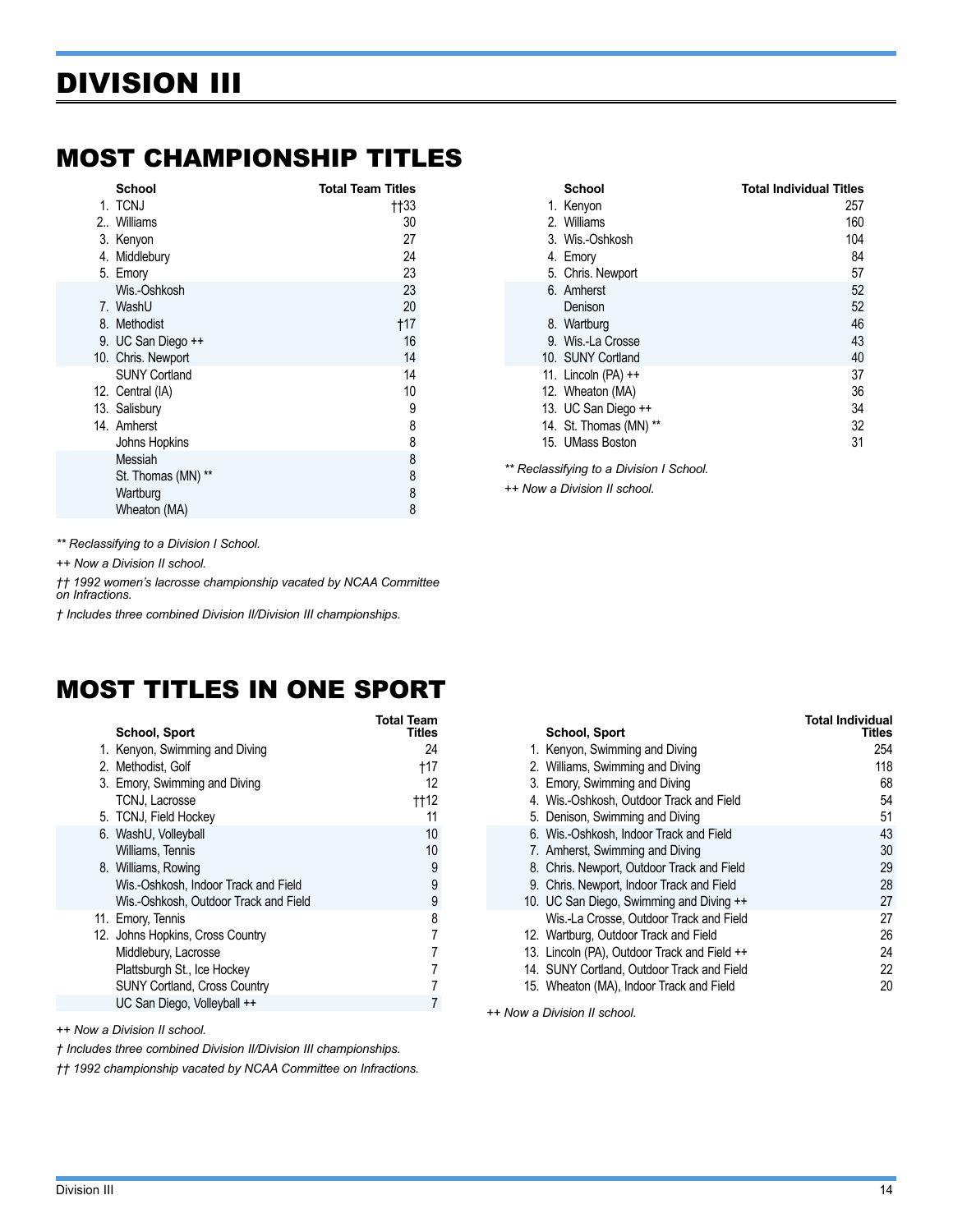# TOTAL TEAM CHAMPIONSHIPS

*(Notes: In 1987, Wis.-Oshkosh and St. Thomas (MN) tied for the cross country team championship, and in 2008, Ill. Wesleyan and Wis.-River Falls tied for the outdoor track and field championship. Each team is credited with one championship. From 1996-99, Golf was a Division II/III championship. The championship was recorded in the division in which the winner competed.)*

*\*\* School is reclassifying to Division I.*

- *+ Division I school.*
- *++ Division II school.*
- *# No longer an NCAA member.*

|                                                                                             | <b>Basketball</b>       | Cross Country       | Field Hockey                  |                     | Ice Hockey     | Indoor Track                   |                          | <b>Outdoor Track</b>            |                         |                         |                                     |              |                               |                                              |                                               |
|---------------------------------------------------------------------------------------------|-------------------------|---------------------|-------------------------------|---------------------|----------------|--------------------------------|--------------------------|---------------------------------|-------------------------|-------------------------|-------------------------------------|--------------|-------------------------------|----------------------------------------------|-----------------------------------------------|
| <b>School</b><br>Alma<br>Amherst<br><b>Baldwin Wallace</b><br><b>Bates</b><br>Bloomsburg ++ | 1<br>3                  | $\mathbf{1}$        | $\overline{\mathbf{c}}$       | Ğo                  | $\overline{2}$ | $\mathbf{1}$                   | <b>Lacrosse</b><br>1     |                                 | Rowing<br>5             | Soccer                  | Softball                            | Swimming     | <b>Tennis</b><br>$\mathbf{1}$ | Volleyball                                   | Total<br>1<br>8<br>1<br>5<br>$\overline{2}$   |
| Bowdoin<br><b>Buena Vista</b><br>Cal Lutheran<br>Calvin<br>Capital<br>Central (IA)          | $\overline{2}$<br>1     | $\overline{2}$<br>1 | 4                             |                     |                |                                |                          | 1                               |                         |                         | $\mathbf{1}$<br>$\overline{4}$<br>1 |              |                               | 1<br>3<br>3                                  | 4<br>1<br>1<br>5<br>$\overline{c}$<br>10<br>1 |
| Chapman<br>Chris. Newport<br>Claremont-M-S<br>Colby<br>Concordia-M'head                     | 1                       |                     |                               | 1                   |                | 6                              |                          | 6                               | 1                       | 1                       | $\mathbf{1}$                        |              | $\overline{2}$                | 1                                            | 14<br>4<br>1<br>1                             |
| Davidson +<br>Denison<br>DePauw<br>East Tex. Baptist<br>Eastern Conn. St.                   | $\overline{\mathbf{c}}$ |                     |                               |                     |                |                                |                          |                                 |                         |                         | $\mathbf{1}$<br>4                   | $\mathbf{1}$ | $\mathbf{1}$                  |                                              | 1<br>1<br>$\overline{c}$<br>1<br>4            |
| Elizabethtown<br>Elmhurst<br>Elmira<br>Emory<br>FDU-Florham                                 | $\overline{2}$<br>1     |                     |                               | 1                   | 3              |                                |                          |                                 |                         |                         |                                     | 12           | 8                             | $\overline{c}$<br>2                          | 2<br>2<br>3<br>23<br>1                        |
| Franklin & Marshall<br>George Fox<br>Gettysburg<br>Gust. Adolphus<br>Hamilton               | $\mathbf{1}$            | 1                   |                               |                     |                |                                | $\overline{2}$<br>3<br>1 | 1                               |                         |                         |                                     |              | 1                             |                                              | 3<br>$\overline{c}$<br>3<br>1<br>1            |
| Hardin-Simmons<br>Hope<br>Howard Payne<br>III. Wesleyan                                     | 3<br>1                  |                     |                               |                     |                | $\mathbf{1}$                   |                          | 3                               |                         | 1                       |                                     |              |                               | 1                                            | 1<br>4<br>1<br>4                              |
| Ithaca<br>Johns Hopkins<br>Juniata<br>Kenyon<br>La Verne                                    |                         | 7                   | 1                             |                     |                |                                |                          |                                 | $\overline{\mathbf{c}}$ | $\overline{\mathbf{c}}$ | $\mathbf{1}$                        | 24           | 3                             | $\mathbf{1}$<br>$\overline{c}$<br>$\sqrt{2}$ | 6<br>8<br>$\overline{c}$<br>27<br>$\sqrt{2}$  |
| Lincoln (PA) ++<br>Linfield<br>Lock Haven ++<br>Loras<br>Lynchburg                          |                         |                     | $\mathbf{1}$                  |                     |                | $\overline{1}$<br>$\mathbf{1}$ |                          | $\frac{1}{3}$<br>$\mathfrak{z}$ |                         | 1                       | $\overline{2}$                      |              |                               |                                              | 4<br>2<br>1<br>4<br>1                         |
| Macalester<br>Mary Hardin-Baylor<br>Mary Washington<br>Messiah<br>Methodist                 |                         |                     | 1<br>$\overline{\phantom{0}}$ | $\mathbf{1}$<br>†17 |                |                                |                          |                                 |                         | $\mathbf{1}$<br>6       | $\mathbf{1}$                        |              | $\overline{2}$                |                                              | 1<br>1<br>$\sqrt{2}$<br>8<br>†17              |
| Middlebury<br>Millikin                                                                      | $\mathbf{1}$            | 6                   | $\,6\,$                       |                     | 4              |                                | $\bf 8$                  |                                 |                         |                         |                                     |              |                               |                                              | 24<br>1                                       |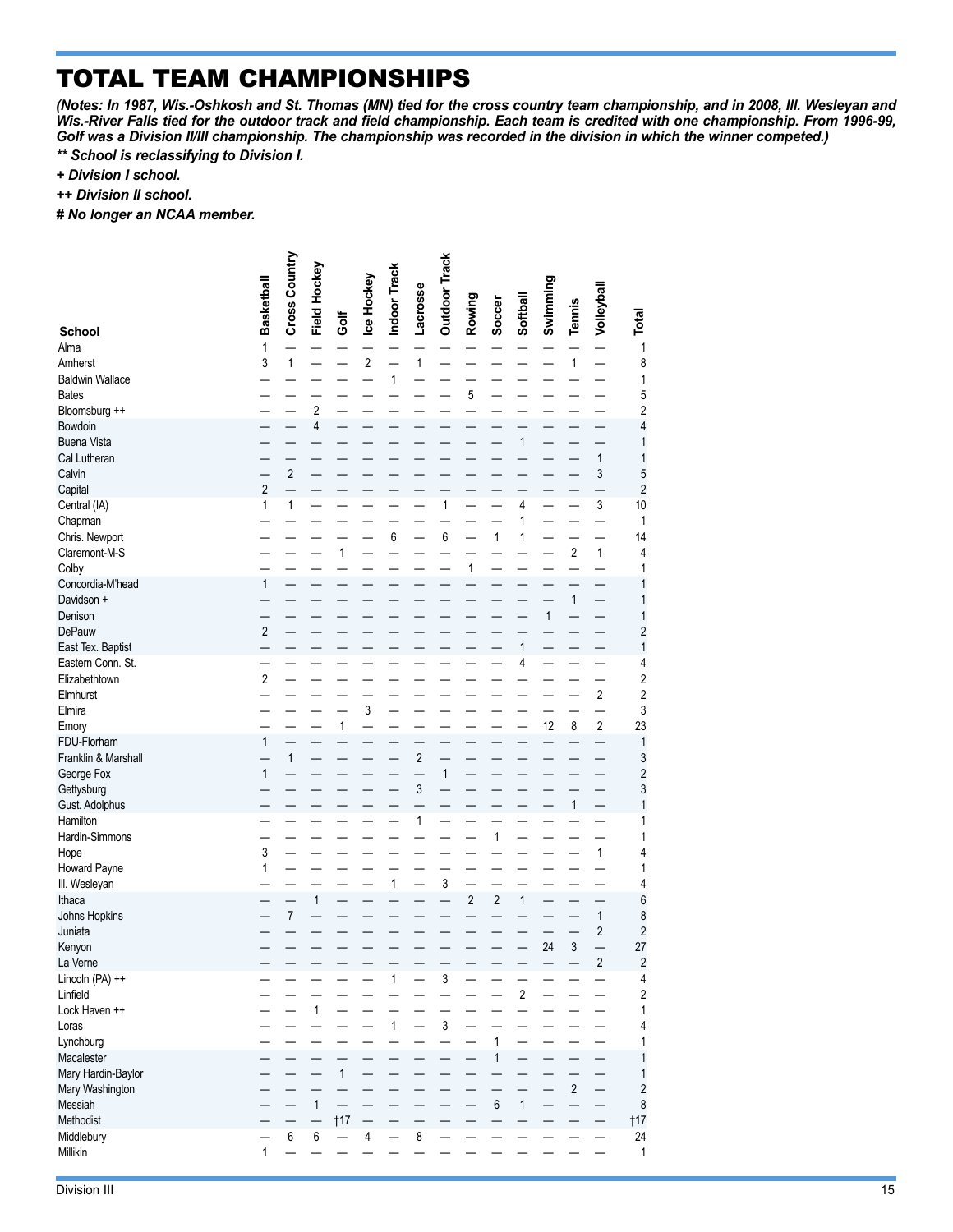| <b>School</b>                          | Basketball     | Cross Country                 | Field Hockey             | Ğ | Ice Hockey     | Indoor Track     | Lacrosse       | <b>Outdoor Track</b> | Rowing           | Soccer                  | Softball                | Swimming       | <b>Tennis</b> | Volleyball     | Total                   |
|----------------------------------------|----------------|-------------------------------|--------------------------|---|----------------|------------------|----------------|----------------------|------------------|-------------------------|-------------------------|----------------|---------------|----------------|-------------------------|
| Muskingum                              |                |                               |                          |   |                |                  |                |                      |                  |                         | 1                       |                |               |                | 1                       |
| North Central (IL)                     | $\mathbf{1}$   |                               |                          |   |                |                  |                |                      |                  |                         |                         |                |               |                | 1                       |
| Norwich                                |                |                               |                          |   | $\sqrt{2}$     |                  |                |                      |                  |                         |                         |                |               |                | 2                       |
| <b>NYU</b>                             | 1              |                               |                          | 1 |                |                  |                |                      |                  |                         |                         |                |               |                | 2                       |
| Occidental                             |                |                               |                          |   |                |                  |                |                      |                  |                         |                         |                | $\mathbf{1}$  |                | 1                       |
| Ohio Wesleyan                          |                |                               |                          |   |                |                  |                |                      |                  | $\overline{2}$          |                         |                |               |                | $\overline{c}$          |
| Pacific Lutheran                       |                |                               |                          |   |                |                  |                |                      |                  |                         | $\mathbf{1}$            |                |               |                | 1                       |
| Plattsburgh St.<br>Pomona-Pitzer       |                |                               |                          |   | $\overline{7}$ |                  |                |                      |                  |                         |                         |                | 1             |                | 7<br>1                  |
| Principia                              |                |                               |                          |   |                |                  |                |                      |                  |                         |                         |                | 1             |                | 1                       |
| Rhodes                                 |                |                               |                          | 3 |                |                  |                |                      |                  |                         |                         |                |               |                | 3                       |
| Rochester (NY)                         |                |                               |                          |   |                |                  |                |                      |                  | $\overline{c}$          |                         |                |               |                | $\overline{c}$          |
| Rowan                                  |                |                               | $\mathbf{1}$             |   |                |                  |                |                      |                  |                         |                         |                |               |                | 1                       |
| Rust #                                 | 1              |                               |                          |   |                |                  |                |                      |                  |                         |                         |                |               |                | 1                       |
| Rutgers-Camden                         |                |                               |                          |   |                |                  |                |                      |                  |                         | 1                       |                |               |                | 1                       |
| Saint Mary's (MN)                      |                |                               |                          |   |                |                  |                |                      |                  |                         | 1                       |                |               |                | 1                       |
| Salem St.<br>Salisbury                 | 1              |                               | 5                        |   |                |                  | $\overline{4}$ |                      |                  |                         |                         |                |               |                | 1<br>9                  |
| Scranton                               | 1              |                               |                          |   |                |                  |                |                      |                  |                         |                         |                |               |                | 1                       |
| Simpson                                |                |                               |                          |   |                |                  |                |                      |                  |                         | $\overline{c}$          |                |               |                | 2                       |
| Skidmore                               |                |                               |                          |   |                |                  |                |                      |                  |                         |                         |                | $\mathbf{1}$  |                | 1                       |
| St. Thomas (MN) **                     | 1              | $\overline{4}$                |                          |   |                |                  |                |                      |                  |                         | $\overline{\mathbf{c}}$ |                |               | 1              | 8                       |
| <b>SUNY Cortland</b>                   |                | 7                             | 3                        |   |                | 1                | $\mathbf{1}$   | $\mathbf{1}$         |                  | $\mathbf{1}$            |                         |                |               |                | 14                      |
| <b>SUNY Geneseo</b>                    |                | 1                             |                          |   |                |                  |                |                      |                  |                         |                         |                |               |                | 1                       |
| <b>SUNY New Paltz</b>                  |                |                               |                          |   |                |                  |                |                      |                  |                         | $\mathbf{1}$            |                |               |                | 1                       |
| <b>SUNY Oneonta</b>                    |                |                               |                          |   |                |                  |                |                      |                  | 1                       |                         |                |               |                | 1                       |
| <b>TCNJ</b>                            |                |                               | 11                       |   |                |                  | <b>††12</b>    |                      |                  | 3                       | 6<br>1                  |                | $\mathbf{1}$  |                | <b>tt33</b>             |
| <b>Texas Lutheran</b><br>Thomas More # | #*2            |                               |                          |   |                |                  |                |                      |                  |                         |                         |                |               |                | 1<br>#*2                |
| Trinity (CT)                           |                |                               |                          |   |                |                  | 1              |                      | 1                |                         |                         |                |               |                | 2                       |
| Trinity (TX)                           | 1              |                               |                          |   |                |                  |                |                      |                  |                         |                         |                | $\mathbf{1}$  |                | 2                       |
| Tufts                                  |                |                               | $\mathbf{1}$             |   |                |                  |                |                      |                  |                         | 3                       |                |               |                | 4                       |
| UC San Diego ++                        |                |                               |                          |   |                |                  |                |                      |                  | 5                       |                         |                | 4             | $\overline{7}$ | 16                      |
| <b>UMass Boston</b>                    |                |                               |                          |   |                | 4                |                | $\overline{c}$       |                  |                         |                         |                |               |                | 6                       |
| Ursinus                                |                |                               | $\mathbf{1}$             |   |                |                  | 3              |                      |                  |                         |                         |                |               |                | 4                       |
| UT Tyler ++                            |                |                               |                          |   |                |                  |                |                      |                  |                         | $\mathbf{1}$            |                |               |                | 1                       |
| <b>UW River Falls</b><br>Va. Wesleyan  |                |                               |                          |   |                |                  |                | $\mathbf{1}$         |                  |                         | 3                       |                |               |                | 1                       |
| Wartburg                               |                |                               |                          |   |                | 3                |                | 5                    |                  |                         |                         |                |               |                | 3<br>8                  |
| Wash. & Lee                            |                |                               |                          |   |                |                  |                |                      |                  |                         |                         |                | 1             |                | 1                       |
| WashU                                  | $\overline{5}$ | $\overline{2}$                |                          |   |                |                  |                | $\mathbf{1}$         |                  |                         |                         |                |               | 10             | $20\,$                  |
| Wellesley                              |                |                               |                          |   |                |                  |                |                      | $\sqrt{2}$       |                         |                         |                |               |                | $\sqrt{2}$              |
| Wesleyan (CT)                          |                |                               |                          |   |                |                  |                |                      |                  |                         |                         |                | $\mathbf{1}$  |                | 1                       |
| Wheaton (IL)                           |                |                               |                          |   |                |                  |                |                      |                  | $\mathfrak{z}$          |                         |                |               |                | $\sqrt{3}$              |
| Wheaton (MA)                           |                |                               |                          |   |                | $\sqrt{5}$       |                | $\mathfrak{S}$       |                  |                         |                         |                |               |                | 8                       |
| William Smith                          |                |                               | $\mathfrak{z}$           |   |                |                  |                |                      |                  | $\overline{\mathbf{c}}$ |                         |                |               |                | $\sqrt{5}$              |
| Williams                               |                | $\mathfrak{z}$                | $\overline{\phantom{0}}$ | 1 |                | $\sqrt{2}$       |                |                      | $\boldsymbol{9}$ | $\mathfrak{z}$          |                         | $\overline{2}$ | 10            |                | 30                      |
| Wilmington (OH)<br>Wis.-Eau Claire     | $\mathbf{1}$   | $\overline{\phantom{0}}$<br>1 |                          |   |                |                  |                | —<br>—               |                  |                         | 1                       |                |               | $\mathbf{1}$   | $\mathbf{1}$<br>3       |
| Wis.-La Crosse                         |                | 1                             |                          |   |                | $\mathbf{1}$     |                | $\overline{3}$       |                  |                         |                         |                |               |                | 5                       |
| Wis.-Oshkosh                           | $\mathbf{1}$   | 4                             |                          |   |                | $\boldsymbol{9}$ |                | 9                    |                  |                         |                         |                |               |                | 23                      |
| Wis.-Stevens Point                     | $\overline{2}$ |                               |                          |   |                |                  |                |                      |                  |                         | 1                       |                |               |                | 3                       |
| Wis.-Whitewater                        |                |                               |                          |   |                |                  |                |                      |                  |                         |                         |                |               | $\sqrt{2}$     | $\overline{\mathbf{c}}$ |
| Wittenberg                             |                |                               |                          |   |                |                  |                |                      |                  |                         |                         |                |               | $\mathbf{1}$   | 1                       |

*† Includes three combined Division II/Division III championships.*

*†† 1992 championship vacated by NCAA Committee on Infractions.*

*#\* 2015 championship vacated by NCAA Committee on Infractions.*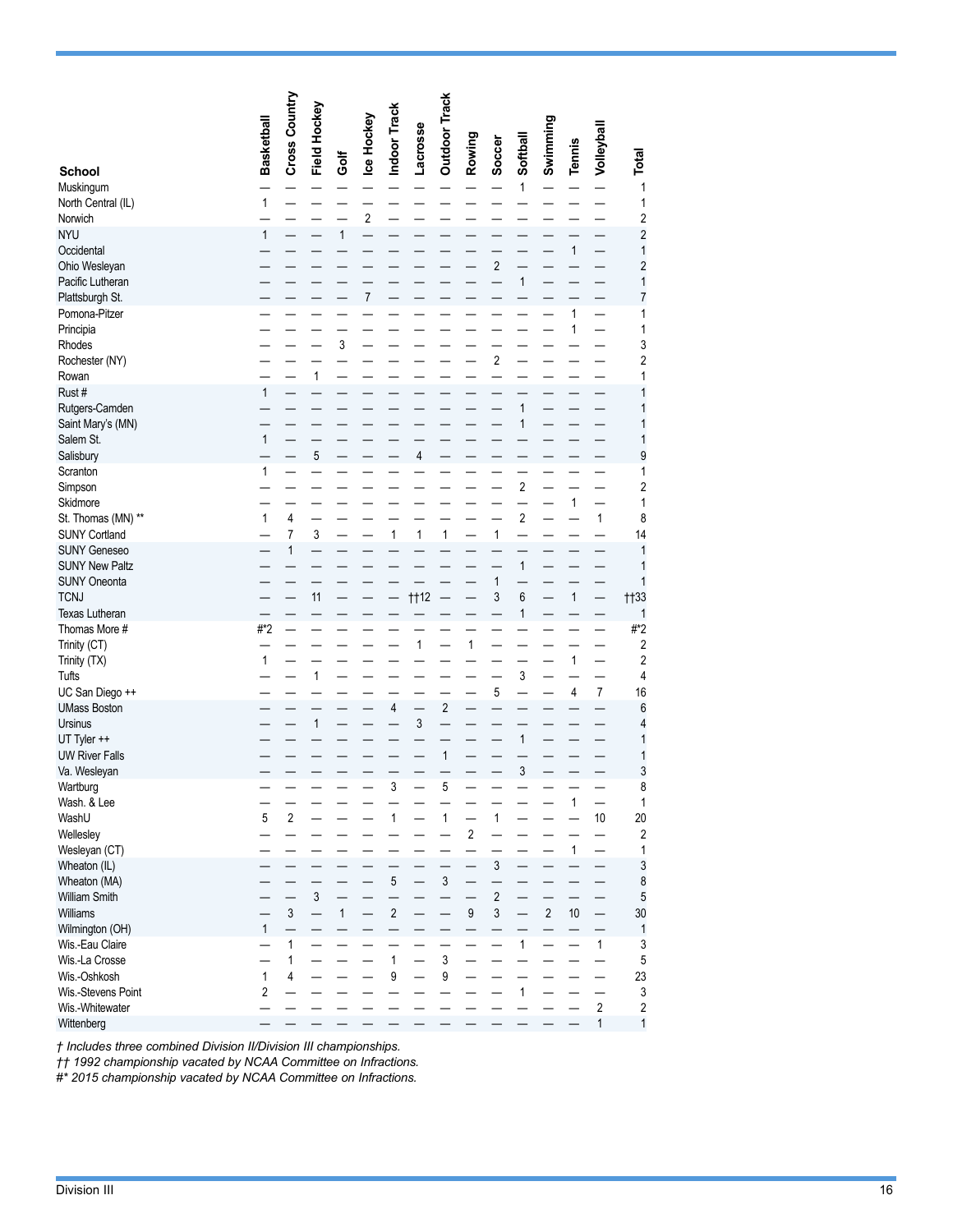# TOTAL INDIVIDUAL CHAMPIONSHIPS

*(Notes: In tennis, two championships are awarded each year: one to the school whose competitor wins the singles championship and one to the school whose team wins the doubles championship. In swimming and track, relay victories count as one championship. From 1996-99, golf was a Division II/III championship. The championship was recorded in the division in which the winner competed.)*

*\*\* School is reclassifying to Division I.*

*! School is reclassifying to Division II.*

*+ Division I school.*

*++ Division II school.*

*# No longer an NCAA member.*

|                                          | Cross Country  | Golf         | Indoor Track   | <b>Outdoor Track</b> | Rowing       | Swimming                | Tennis         | Total                   |
|------------------------------------------|----------------|--------------|----------------|----------------------|--------------|-------------------------|----------------|-------------------------|
| School                                   |                |              |                |                      |              |                         |                |                         |
| Adrian                                   |                |              | $\mathbf{1}$   | 1                    |              |                         |                | $\overline{2}$          |
| Albion                                   |                |              |                |                      |              | 1                       |                | 1                       |
| Alfred                                   |                |              |                | 1                    |              |                         |                | 1                       |
| Allegheny                                |                |              | 1              |                      |              | 5                       |                | 6                       |
| Alma                                     |                |              |                | 1                    |              |                         |                | 1                       |
| Amherst                                  |                |              | 6              | 9                    |              | 30                      | 7              | 52                      |
| Anderson (IN)                            |                |              | 3              | 1                    |              |                         |                | 1<br>8                  |
| Augsburg                                 |                |              | 1              | 5<br>$\overline{2}$  |              | 1                       |                | 4                       |
| Augustana (IL)<br><b>Baldwin Wallace</b> |                |              | 7              | 8                    |              |                         |                | 15                      |
| <b>Bates</b>                             |                |              | 1              | 3                    | 9            |                         |                | 13                      |
| Bethel (MN)                              | 1              |              | 3              | 3                    |              |                         |                | 7                       |
| Binghamton +                             |                |              | 2              | 3                    |              |                         |                | 5                       |
| Birmingham-So.                           |                |              | 1              | 1                    |              |                         |                | $\overline{2}$          |
| Bowdoin                                  |                |              | 1              | 3                    |              | $\overline{2}$          |                | 6                       |
| <b>Brandeis</b>                          |                |              | 10             | 8                    |              |                         |                | 18                      |
| Bridgewater (VA)                         |                | $\mathbf{1}$ | 3              | $\overline{2}$       |              |                         |                | 6                       |
| Bridgewater St.                          |                |              | 1              | 1                    |              |                         |                | $\overline{2}$          |
| Brooklyn                                 |                |              |                | 2                    |              |                         |                | $\overline{2}$          |
| <b>Buena Vista</b>                       |                |              | $\mathbf{1}$   | 3                    |              |                         |                | 4                       |
| Buffalo St.                              |                |              | 2              | 2                    |              |                         |                | 4                       |
| Cal Lutheran                             |                |              |                | 3                    |              |                         |                | 3                       |
| Calvin                                   | 1              |              | 2              | 17                   |              | 7                       |                | 27                      |
| Carleton                                 | $\overline{2}$ |              | 3              | 8                    |              | 10                      |                | 23                      |
| Carnegie Mellon                          |                |              |                | 1                    |              | 2                       |                | 3                       |
| Carroll (WI)                             |                |              | 1              | 4                    |              |                         |                | 5                       |
| Carthage                                 |                |              | 5              | 8                    |              | $\mathbf{1}$            |                | 14                      |
| Catholic                                 |                |              |                | 1                    |              |                         |                | 1                       |
| <b>CCNY</b>                              |                |              | 8              | 8                    |              |                         |                | 16                      |
| Central (IA)                             |                |              | 1              | 10                   |              |                         |                | 11                      |
| Centre                                   |                |              |                | 3                    |              |                         |                | 3                       |
| Chris. Newport<br>Claremont-M-S          |                | 1            | 28             | 29<br>6              |              | 4                       | $\overline{2}$ | 57<br>13                |
| Coast Guard                              |                |              | 1              |                      |              | 1                       |                | 2                       |
| Coe                                      |                |              | 3              | 3                    |              |                         |                | 6                       |
| Colby                                    |                |              |                | 4                    | $\mathbf{1}$ |                         |                | 5                       |
| Colorado Col.                            |                |              |                | 1                    |              | 5                       |                | 6                       |
| Concordia Chicago                        |                |              |                | $\overline{2}$       |              |                         |                | $\overline{2}$          |
| Concordia Wisconsin                      |                |              |                | 1                    |              |                         |                | 1                       |
| Concordia-M'head                         |                |              | 1              | 7                    |              | $\mathbf{1}$            |                | 9                       |
| Connecticut Col.                         |                |              |                |                      |              | $\overline{\mathbf{c}}$ |                | $\overline{2}$          |
| <b>Cornell College</b>                   | 1              |              |                | 3                    |              |                         |                | 4                       |
| <b>CWRU</b>                              |                |              | 1              | 4                    |              | 2                       |                | 7                       |
| Defiance                                 |                |              |                | 1                    |              |                         |                | 1                       |
| Denison                                  |                |              |                | 1                    |              | 51                      |                | 52                      |
| DePauw                                   |                |              |                |                      |              | 1                       | $\mathbf{1}$   | $\overline{\mathbf{c}}$ |
| <b>DeSales</b>                           |                |              | 1              |                      |              |                         |                | $\mathbf{1}$            |
| Dickinson                                |                |              |                | 2                    |              |                         |                | $\overline{c}$          |
| Dubuque                                  |                |              | 1              | 1                    |              |                         |                | $\overline{c}$          |
| East. Mennonite                          |                |              | $\overline{c}$ | 2                    |              |                         |                | 4                       |
| Eastern Ore. #                           |                |              |                | 1                    |              |                         |                | 1                       |
| Elizabethtown                            |                |              |                |                      |              |                         | 1              | 1                       |

|                                   | <b>Cross Country</b> |      | Indoor Track        | <b>Outdoor Track</b>         | Rowing | Swimming                | Tennis         |                               |
|-----------------------------------|----------------------|------|---------------------|------------------------------|--------|-------------------------|----------------|-------------------------------|
| School                            |                      | Golf |                     |                              |        |                         |                | Total                         |
| Emerson<br>Emory<br>Fisk          |                      | 1    |                     | 4<br>1                       |        | 1<br>68                 | 11             | $\mathbf{1}$<br>84<br>1       |
| Fitchburg St.                     |                      |      | 2                   | 2                            |        |                         |                | 4                             |
| Franklin                          |                      |      |                     | 1                            |        |                         |                | $\mathbf{1}$                  |
| Franklin & Marshall               |                      |      |                     |                              |        | 6                       |                | $6\phantom{a}$                |
| Fredonia<br>Frostburg St. !       |                      |      | 1<br>3              | $\overline{7}$               |        | 1<br>1                  |                | $\overline{2}$<br>11          |
| Geneva                            |                      |      | 1                   |                              |        |                         |                | 1                             |
| George Fox                        |                      | 1    | 3                   | 6                            |        |                         |                | 10                            |
| Gettysburg                        |                      |      |                     |                              |        | 3                       |                | 3                             |
| Grinnell                          |                      |      |                     | 4                            |        | 4                       |                | $\overline{4}$<br>4           |
| Grove City<br>Gust. Adolphus      | $\overline{2}$       |      |                     | 5                            |        |                         | $\overline{2}$ | 9                             |
| Hamilton                          |                      |      | 1                   |                              |        | 3                       |                | 4                             |
| Hamline                           |                      |      | $\overline{2}$      | $\overline{2}$               |        | 4                       |                | 8                             |
| Hardin-Simmons                    |                      |      | 1                   | 2                            |        |                         |                | 3<br>$\overline{4}$           |
| Hartwick<br>Heidelberg            |                      |      | 1<br>2              | 1<br>1                       |        | $\overline{\mathbf{c}}$ |                | 3                             |
| Hendrix                           |                      |      |                     | 1                            |        |                         |                | 1                             |
| Hiram                             |                      |      |                     |                              |        | 1                       |                | 1                             |
| Hollins                           |                      |      |                     |                              |        | 2                       |                | $\overline{2}$                |
| Hope<br>III. Wesleyan             |                      |      | 11                  | $\overline{\mathbf{c}}$<br>8 |        | 19<br>1                 |                | 21<br>20                      |
| Illinois Col.                     |                      |      | 5                   | 4                            |        |                         |                | 9                             |
| Ithaca                            | 1                    |      | 8                   | 12                           | 2      | 6                       |                | 29                            |
| John Carroll                      |                      |      |                     | 1                            |        | 1                       |                | $\overline{2}$                |
| Johns Hopkins                     |                      |      | 2                   | 3                            |        | 14                      |                | 19                            |
| Juniata<br>Kalamazoo              |                      |      |                     | 1                            |        | 1                       |                | 1<br>1                        |
| Keene St.                         |                      |      | 5                   | 6                            |        |                         |                | 11                            |
| Kenyon                            |                      |      | 1                   | 1                            |        | 254                     | 1              | 257                           |
| La Verne                          |                      |      | 1                   | 4                            |        |                         |                | 5                             |
| Lake Forest                       |                      |      | 1                   |                              |        | 4                       |                | $\overline{\mathcal{L}}$<br>1 |
| Lawrence<br>Lebanon Valley        |                      |      | 1                   |                              |        |                         |                | $\mathbf{1}$                  |
| Lehman                            |                      |      | 3                   | 3                            |        |                         |                | $6\phantom{a}$                |
| Lewis & Clark                     |                      |      |                     | 1                            |        |                         |                | $\mathbf{1}$                  |
| Lincoln (PA) ++                   |                      |      | 13                  | 24                           |        |                         |                | 37                            |
| Linfield<br>Loras                 | $\mathbf{1}$         |      | $\overline{2}$<br>8 | 3<br>9                       | —      |                         |                | 5<br>18                       |
| Luther                            | 2                    |      | 2                   | 4                            |        | $\overline{\mathbf{c}}$ |                | 10                            |
| Macalester                        | 1                    |      | 4                   | 6                            |        | 1                       |                | 12                            |
| Manchester                        |                      |      | 1                   | 3                            |        |                         |                | 4                             |
| Mary Hardin-Baylor                |                      | 1    |                     | 1                            |        | 1                       |                | 1<br>$\overline{c}$           |
| Mary Washington<br><b>McMurry</b> |                      | 1    | 1                   | 7                            |        |                         |                | 9                             |
| Medgar Evers                      |                      |      | 1                   |                              |        |                         |                | $\mathbf{1}$                  |
| Menlo#                            |                      |      |                     |                              |        |                         | 2              | $\overline{\mathbf{c}}$       |
| Merchant Marine                   |                      |      |                     | 1                            |        | 1                       |                | $\overline{\mathbf{c}}$       |
| Messiah<br>Methodist              |                      | 8    | 3<br>4              | 5<br>9                       |        |                         | $\overline{2}$ | 8<br>23                       |
|                                   |                      |      |                     |                              |        |                         |                |                               |